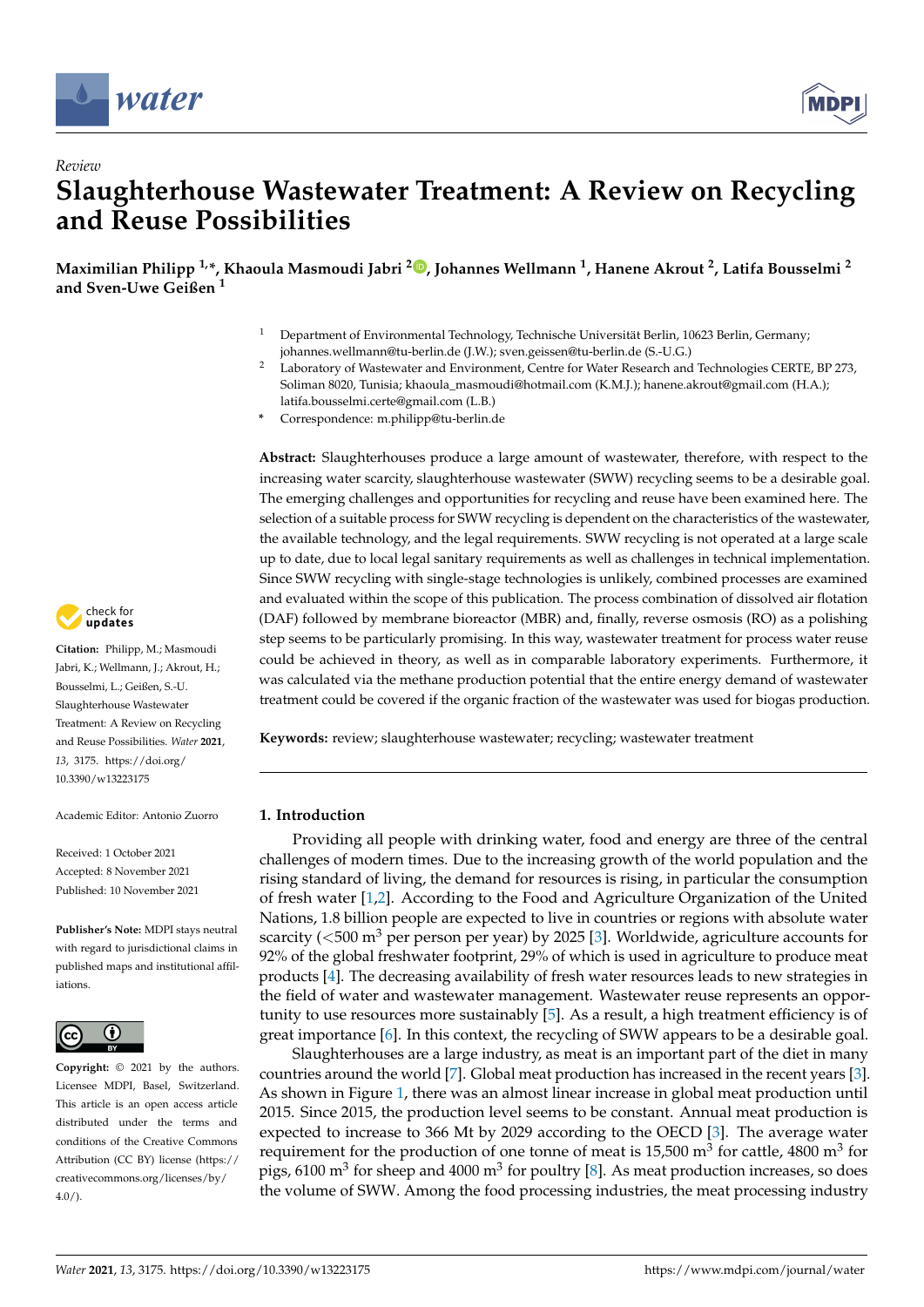is, with a percentage of 24% followed by the beverages industry with 13% and dairy industry with 12%, considered to have the highest demand for fresh water [\[6,](#page-22-5)[9\]](#page-22-8). With 1.5 to 18  $\text{m}^3$  of wastewater discharged per ton of meat produced, the meat industry has a significant impact on the global water balance [\[10\]](#page-22-9). In more detail, slaughtering cattle and pigs produces about 1.6 to 9, sheep 5.5 to 8.3 and poultry 5 to 15  $\text{m}^3$  of wastewater per ton of meat [\[11\]](#page-22-10).

However, the composition of [SWW](#page-21-0) varies considerably depending on the different industrial processes and specific water requirements [\[6\]](#page-22-5). [SWW](#page-21-0) is considered harmful worldwide due to its complex composition of fats, proteins and fibers, as well as the pathogenic risk from fecal bacteria and possible infectious carcasses [\[6\]](#page-22-5). Therefore, it requires specialized treatment methods [\[7\]](#page-22-6). An overview of [SWW](#page-21-0) characteristics is given in Table [1.](#page-2-0)

<span id="page-1-0"></span>

**Figure 1.** Global meat production from 1961–2019 [\[3\]](#page-22-2).

A number of review articles that deal with technologies used for treatment of [SWW](#page-21-0) are available [\[6](#page-22-5)[,7](#page-22-6)[,12](#page-22-11)[–14\]](#page-22-12). However, up-to-date review articles on [SWW](#page-21-0) recycling have not been published, although there are a number of publications in the field as shown in Table [2.](#page-2-1) In contrast, review articles in the field of waste water recycling in the food and beverages industry are available [\[15–](#page-22-13)[17\]](#page-22-14). According to the Reference Document on Best Available Techniques in the Slaughterhouses and Animal By-products Industries [\[11\]](#page-22-10), Many slaughterhouses in Europe use a screen often followed by a [DAF](#page-21-1) as a pretreatment process and then discharge the wastewater to the municipal wastewater treatment plants for further treatment. In some countries, such as Sweden, the wastewater is discharged directly to the municipal treatment plant after screening. The goal of this review is to compare the treatment technologies and opportunities for the in situ recycling of meat processing wastewater, with the aim of providing a theoretical basis for the technical implementation within the framework of pilot or large-scale plants. This could have a positive impact on the increasing water scarcity, which is one of the most important development goals of our time. It can also be a further step towards zero liquid discharge in industrial water management, which is important for a long-term sustainable circular economy.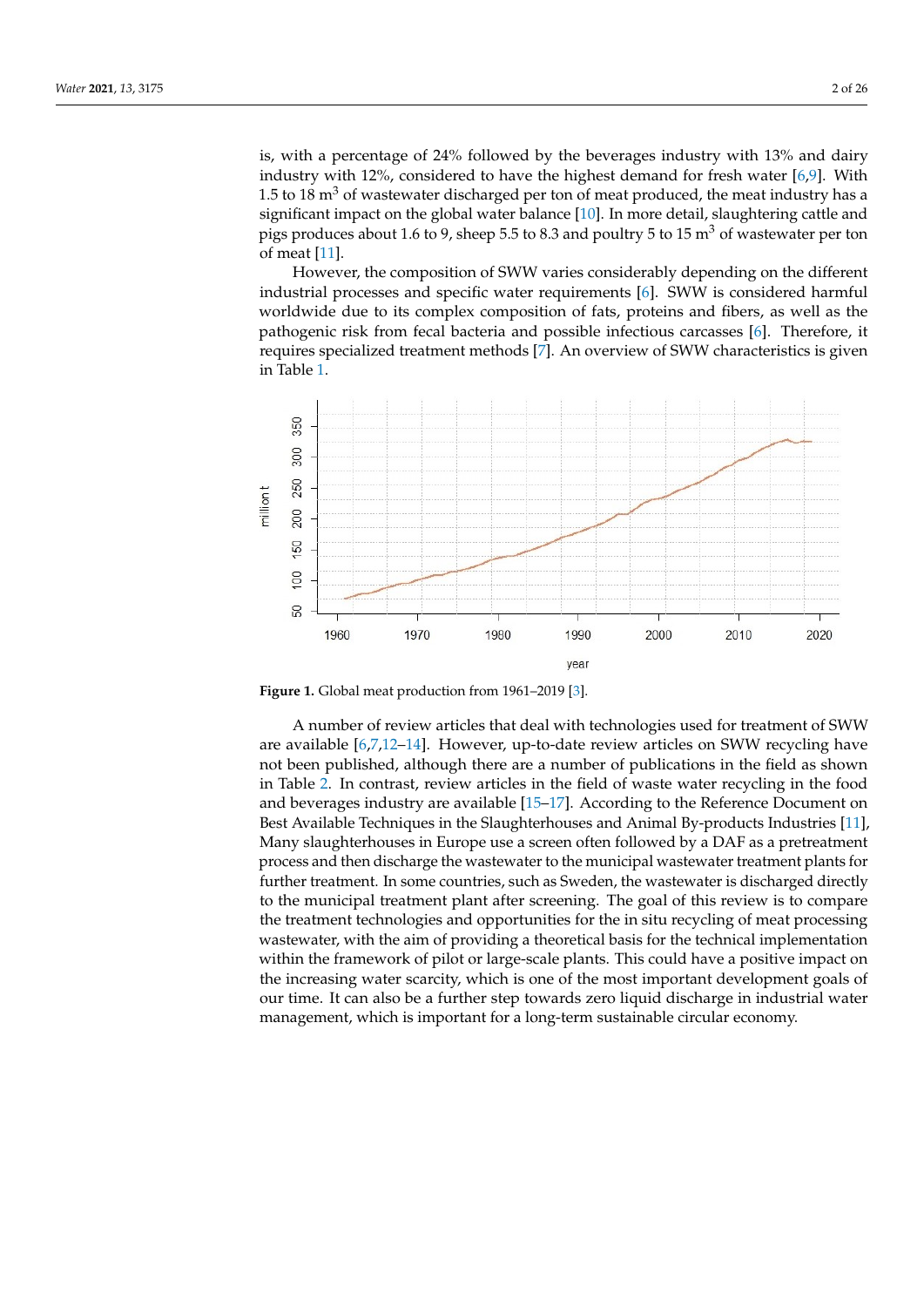<span id="page-2-0"></span>

| Parameter        | Unit                | Germany <sup>1</sup> | Germany [18] | <b>BREF</b> [11]       | Canada [19]   | $\textbf{Brazil}$ [20] | Mean |
|------------------|---------------------|----------------------|--------------|------------------------|---------------|------------------------|------|
| <b>TOC</b>       | $[mg \cdot L^{-1}]$ | 700-915              |              |                        | 100-1200      |                        | 730  |
| TN               | $[mg \cdot L^{-1}]$ | 237-440              | 150-500      | $40 - 300$             | $50 - 841$    | $62 - 313$             | 300  |
| <b>COD</b>       | $[mg \cdot L^{-1}]$ | 2100-3193            | 2000–8000    | 1000-5000              | 1250-15,900   | 2790-5520              | 4700 |
| BOD <sub>5</sub> | $[mg \cdot L^{-1}]$ | 700-1100             | 1000-3000    | 500-2500               | 610-4635      | 1558-2988              | 1900 |
| TP               | $[mg \cdot L^{-1}]$ | $80 - 120$           | $5 - 50$     |                        | $25 - 200$    |                        | 80   |
| <b>TSS</b>       | $[mg \cdot L^{-1}]$ | 1920–2960            |              | 1000-2000              | 300-2800      |                        | 1800 |
| PH               |                     | $6.3 - 6.9$          |              | $6.0 - 9.0$            | $4.90 - 8.10$ | $6.8 - 7.8$            | 7    |
|                  |                     | TN:COD               | TOC:TSS      | BOD <sub>5</sub> : COD | TSS:COD       | TN:TOC                 |      |
|                  |                     | 0.06                 | 0.4          | 0.4                    | 0.4           | 0.4                    |      |

**Table 1.** Slaughterhouse wastewater characteristics.

 $^1$  SWW collected from a local slaughterhouse near Berlin.

<span id="page-2-1"></span>**Table 2.** Keyword search hits in combination with [SWW.](#page-21-0)

| Keyword                                                   | ScienceDirect         | <b>Web of Science</b> | Google Scholar |
|-----------------------------------------------------------|-----------------------|-----------------------|----------------|
| aerobic                                                   | 1336                  | 70                    | 10,500         |
| anaerobic                                                 | 2273                  | 311                   | 21,400         |
| biological treatments                                     | 2333                  | 122                   | 20,400         |
| dissolved air flotation                                   | 327                   | 7                     | 9010           |
| meat                                                      | 1218                  | 101                   | 10,500         |
| membrane separation process                               | 794                   | 3                     | 19,600         |
| physicochemical treatments                                | 697                   | 30                    | 17,300         |
| recycling                                                 | 1405                  | 47                    | 11,100         |
| reuse                                                     | 963                   | 54                    | 9200           |
| zero-liquid discharge                                     | 350                   | 0                     | 197            |
|                                                           |                       |                       |                |
| <b>Keyword after 2017</b>                                 | <b>Science Direct</b> | <b>Web of Science</b> | Google Scholar |
| aerobic                                                   | 602                   | 27                    | 4490           |
| anaerobic                                                 | 1086                  | 143                   | 9970           |
|                                                           | 1133                  | 55                    | 15,000         |
| biological treatments<br>dissolved air flotation          | 132                   | 2                     | 2540           |
| meat                                                      | 572                   | 57                    | 4570           |
|                                                           | 433                   | 2                     | 10,600         |
| membrane separation process<br>physicochemical treatments | 447                   | 19                    | 8190           |
| recycling                                                 | 685                   | 22                    | 4940           |
| reuse                                                     | 541                   | 27                    | 4440           |

## **2. Materials and Methods**

*Literature Research*

This review article was conducted based on the most relevant and current literature [\[21\]](#page-22-18). In order to make a selection of publications relevant to the topic, the following steps were pursued. Initially, peer-reviewed references (books, book chapters, articles, and reviews) were searched in scientific databases. Furthermore, non-peer-reviewed references, such as government reports on public policy on the topic were also included in the search. Afterwards, the key results were evaluated. Based on this, a selection of current references relevant to the topic of this review could be made. Among the most used databases were: ScienceDirect, Web of Science and Google Scholar. The following keywords in combination with slaughterhouse wastewater were used as the main search terms: aerobic, anaerobic, biological treatments, [DAF,](#page-21-1) meat, membrane separation process, physicochemical treatments, recycling, reuse and zero-liquid discharge. Table [2](#page-2-1) shows the hit count for the searched keywords. In the context of this review, publications were selected that both had a large correlation with the topic and were cited most frequently.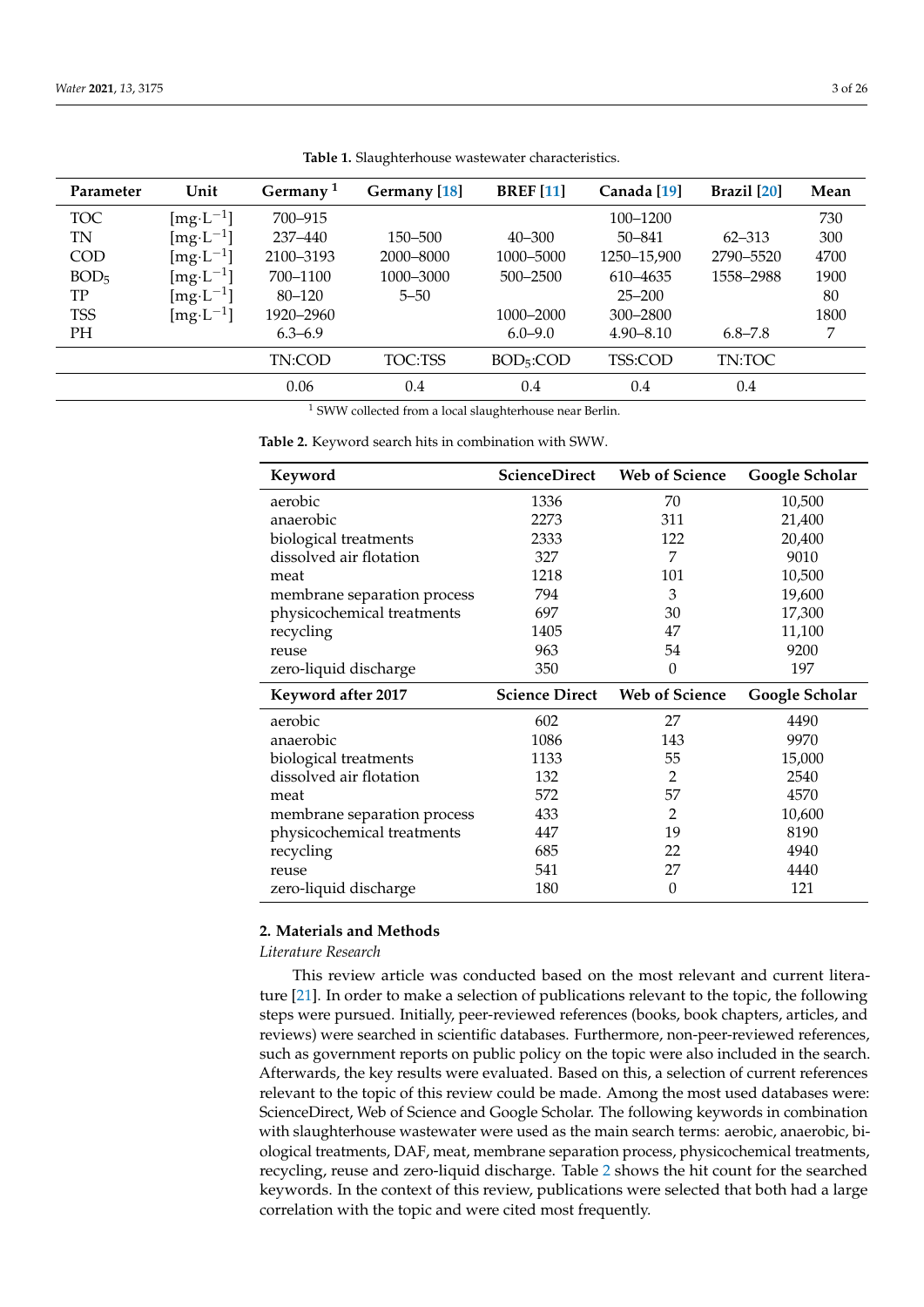Subsequently, the most important publications according to these criteria were reviewed for technologies that enable [SWW](#page-21-0) recycling. These were then examined with regard to their performance and where this was sufficient, the energy consumption and other costs were determined and evaluated. The process combinations that seemed suitable were then examined in more detail, and based on this, two models were created that would enable [SWW](#page-21-0) recycling on a large scale.

Following Wang and Serventi [\[17\]](#page-22-14), the possibilities of wastewater reuse in the processing of the third major protein source (meat) in the human diet are discussed here. The aim of this work is to address specific challenges related to the water use in the meat processing industry and to evaluate the possibilities of water reuse through the combination of proven knowledge and current innovations. For this purpose, [SWW](#page-21-0) was first characterized with regard to quantities, composition and special properties and then evaluated for its reusability which was classified into four categories.

## Assessment Tool

In order to assess the recycling possibilities of [SWW,](#page-21-0) the systems described in the publications were evaluated and compared based on their performance and technical feasibility, taking into account their different operating conditions. Subsequently, in order to create comparability, the purified water is classified into different categories:

- 1. Wastewater discharge;
- 2. Process water reuse;
- 3. Reuse without product contact;
- 4. Agricultural irrigation.

For the first category related to the wastewater discharge, the limit values of the German Waste Water Ordinance (AbwV) are used as a reference [\[22\]](#page-22-19). In the case of process water reuse, the regulation applies that only drinking water according to [\[23\]](#page-22-20) 98/83/EC can be used as process water in the food industry. However, this directive provides legal leeway for the use of alternative water qualities if it can be proven that the water quality does not affect the wholesomeness of the product [\[24\]](#page-22-21). Nevertheless, the assessment of the compliance of the water of the second category must comply with the limits of Directive 98/83/EC concerning the quality of drinking water, which is part of the regulation of water supply and sanitation in the European Union. Category 3 reuse without product contact (e.g., external rinsing and cleaning processes or boiler feed water) may have very different requirements. For this category, the requirements are specified in Table [3.](#page-4-0) For the evaluation of the quality of water used for agricultural irrigation, the guidelines of the European Commission on "Minimum Reclaimed Water Quality Criteria and Preventive Measures" are applied [\[25\]](#page-23-0). Table [3](#page-4-0) summarizes the limit values applied to the use of the mentioned categories according to the existing regulations.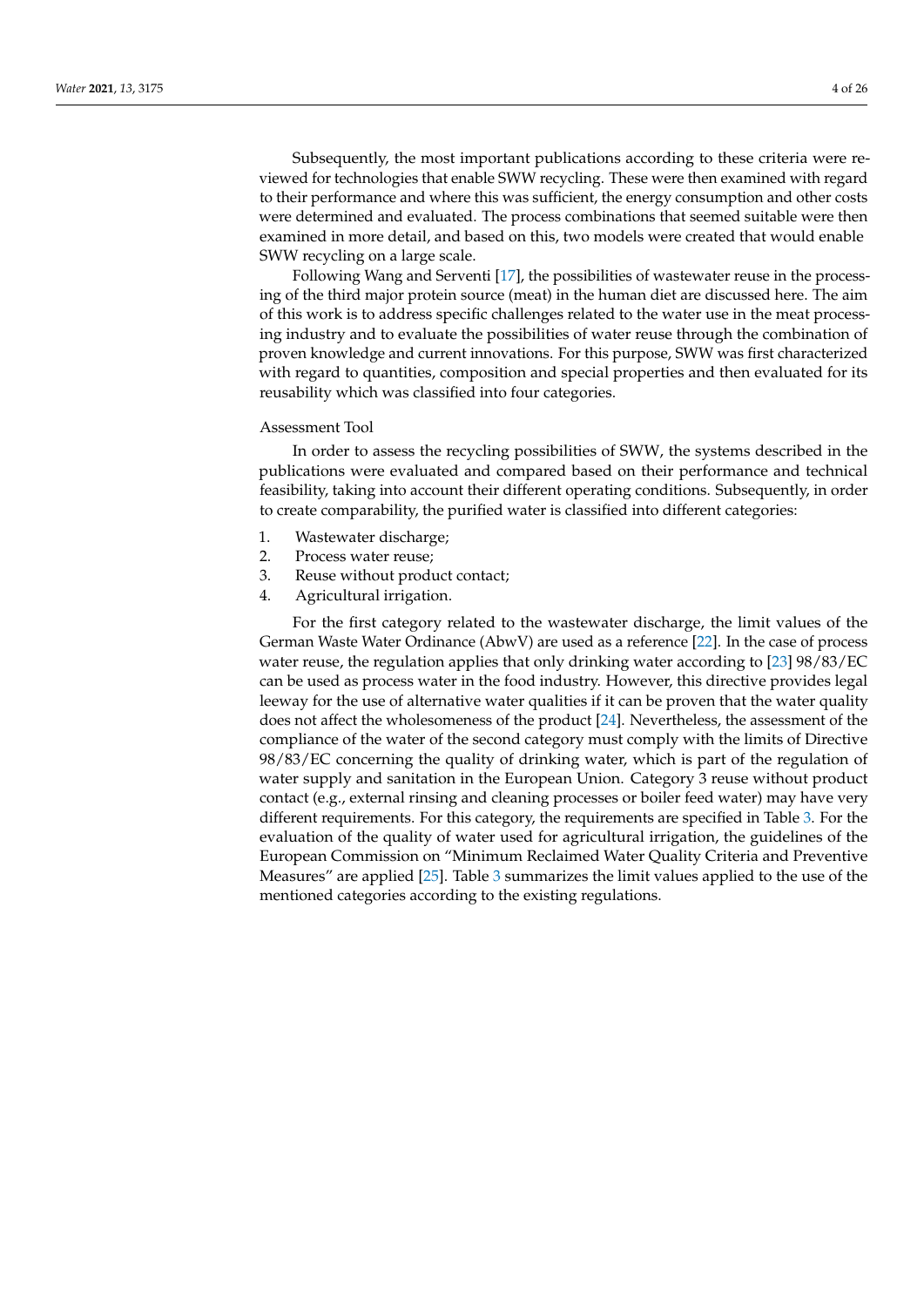<span id="page-4-0"></span>

| <b>Table 3.</b> Limits for wastewater reuse. |                              |                                                   |                                                          |                                          |                                             |                                                   |
|----------------------------------------------|------------------------------|---------------------------------------------------|----------------------------------------------------------|------------------------------------------|---------------------------------------------|---------------------------------------------------|
| Parameter                                    | Unit                         | Category 1 [22,26]<br><b>Wastewater Discharge</b> | Category 2 <sup>[23]</sup><br><b>Process Water Reuse</b> | Category 3 [26]<br><b>Cleaning Water</b> | Category 3 [27]<br><b>Boiler Feed Water</b> | Category 4 [25]<br><b>Agricultural Irrigation</b> |
| BOD <sub>5</sub>                             | $[mg \cdot L^{-1}]$          | 25                                                | $<$ 1                                                    |                                          |                                             | 10                                                |
| COD                                          | [mg·L <sup>-1</sup> ]        | 110                                               | د.                                                       |                                          |                                             |                                                   |
| <b>TN</b>                                    | $[mg \cdot L^{-1}]$          | 18                                                |                                                          |                                          |                                             |                                                   |
| Nitrate                                      | $[mg \cdot L^{-1}]$          | $\overline{\phantom{0}}$                          | 50                                                       |                                          |                                             |                                                   |
| <b>TOC</b>                                   | $[mg \cdot L^{-1}]$          |                                                   |                                                          |                                          | < 0.5                                       |                                                   |
| TP                                           | $[mg \cdot L^{-1}]$          |                                                   |                                                          |                                          |                                             |                                                   |
| <b>TSS</b>                                   | $[mg \cdot L^{-1}]$          |                                                   |                                                          |                                          |                                             | 10                                                |
| Oxygen                                       | $[mg \cdot L^{-1} O_2]$      |                                                   |                                                          |                                          | < 0.02                                      |                                                   |
| E. coli                                      | $(cfu· 100 mL-1)$            |                                                   | < 0                                                      | < 0                                      |                                             | 10                                                |
| Legionella spp.                              | $(cfu \cdot L^{-1})$         |                                                   |                                                          | $<\!1000$                                |                                             | 1000                                              |
| Turbidity                                    | [NTU]                        |                                                   | 10                                                       |                                          |                                             | 5                                                 |
| Conductivity                                 | [ $\mu$ S·cm <sup>-1</sup> ] |                                                   | 2500                                                     |                                          | $\leq 30$                                   |                                                   |
| pH                                           |                              |                                                   | $6.5 - 9.5$                                              |                                          | $9.2 - 9.5$                                 |                                                   |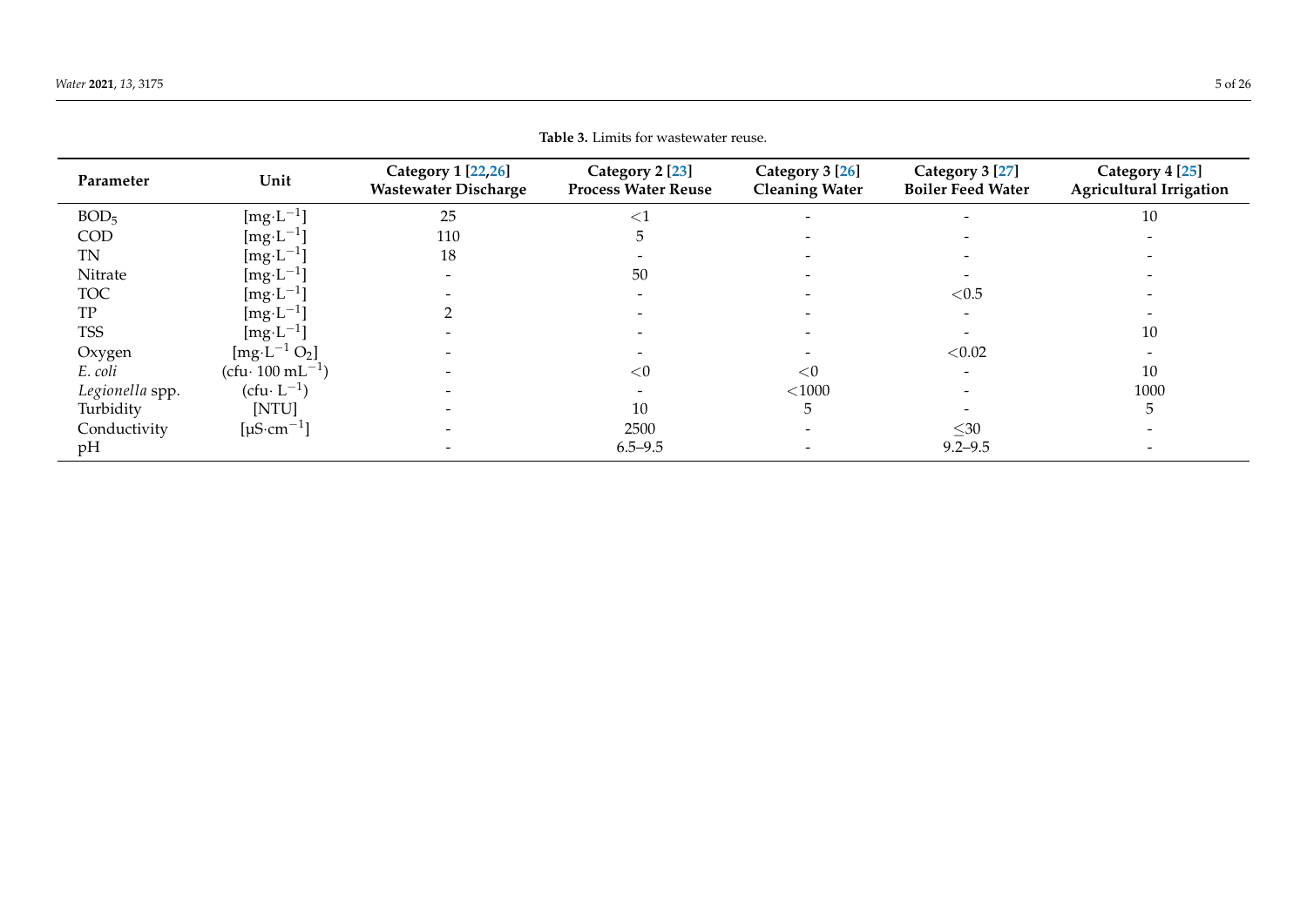# **3. Results**

## *3.1. Slaughterhouse Wastewater Guidelines and Regulations*

Regulations can be a helpful tool to control the impact of the discharge of [SWW](#page-21-0) into the environment [\[28\]](#page-23-4). To this end, regulations are used, which set limits for the emission into the EU environment, such as the "Urban Wastewater Treatment Directive 91/271/EEC" [\[29\]](#page-23-5), the "Effluent Limitations Guidelines and New Source Performance Standards for the Meat and Poultry Products Point Source" [\[30\]](#page-23-6) of the USA or the Chinese "Integrated wastewater discharge standard (GB 8978-1996)" [\[31\]](#page-23-7). There are also rules and recommendations to regulate emissions into the environment, namely the European Best Available Techniques Reference Document [\[11\]](#page-22-10), which summarizes the technologies that are considered to have the least negative impact on the environment according to the state of the art, and is also used to regulate for approval by the authorities. There are also regulations, such as the Waste Water Ordinance in the case of Germany [\[32\]](#page-23-8). This represents the implementation of the Water Framework Directive into national law.

Table [4](#page-5-0) shows the limits applied for direct discharge of treated wastewater issued from different regulations. It can be seen that the limit values were set at comparable levels. For the scope of this paper, the limits of the Urban Wastewater Treatment Directive 91/271/EEC [\[29\]](#page-23-5) will be used as a representative for the assessments. Apart from limits, other approaches exist to reduce the environmental impact of wastewater [\[5\]](#page-22-4). For example, countries such as Australia and the USA are working on an integrated approach [\[5\]](#page-22-4). The goal is for industry and the regulatory authorities to work together to find the best possible approach [\[5\]](#page-22-4). Other countries, such as India and Colombia, have passed laws that prescribe specific wastewater treatment technologies for certain industries [\[5\]](#page-22-4).

<span id="page-5-0"></span>

| Parameter        | Unit                  | $EU$ [29] | USA [30]  | China [31] |
|------------------|-----------------------|-----------|-----------|------------|
| BOD <sub>5</sub> | [ $mg \cdot L^{-1}$ ] | 25        | $16 - 26$ | 30         |
| <b>COD</b>       | [ $mg \cdot L^{-1}$ ] | 125       | n.a.      | 100        |
| TN               | [ $mg \cdot L^{-1}$ ] | $10 - 15$ | $4 - 8$   | 15         |
| TOC              | $[mg \cdot L^{-1}]$   | n.a.      | n.a.      | n.a.       |
| TP               | [ $mg \cdot L^{-1}$ ] | $1 - 2$   | n.a.      | 0.5        |
| <b>TSS</b>       | $[mg \cdot L^{-1}]$   | $35 - 60$ | $20 - 30$ | n.a.       |

#### *3.2. Slaughterhouse Wastewater Characteristics*

As already mentioned, [SWW](#page-21-0) is considered hygienically hazardous and contains a large amount of organic contaminants and, in particular, a comparatively high amount of nitrogen [\[18\]](#page-22-15). The average 1.6 to 9  $m<sup>3</sup>$  wastewater per ton of meat produced [\[11\]](#page-22-10) can be distinguished based on its occurrence at different process steps. Three main classes of water demand can be classified. A total of 40% to 50% of the total water consumption is for direct slaughter, meaning that direct product contact takes place. Another 40% to 50% are used for cleaning the factory and cars, without product contact. About 6% to 12% are required as cooling and boiler feed water, without product contact but with special quality requirements [\[11](#page-22-10)[,27\]](#page-23-9).

Slaughterhouses can be divided into three categories in regard to their size and waste water quantity:

- 1. small: up to  $20 \text{ m}^3 \cdot \text{d}^{-1}$ ;
- 2. medium: up to  $500 \text{ m}^3 \cdot \text{d}^{-1}$ ;
- 3. large: more than  $500 \text{ m}^3 \cdot \text{d}^{-1}$ .

Figure [2](#page-6-0) shows an overview of wastewater volumes, recycling possibilities and the water requirements of the individual process steps.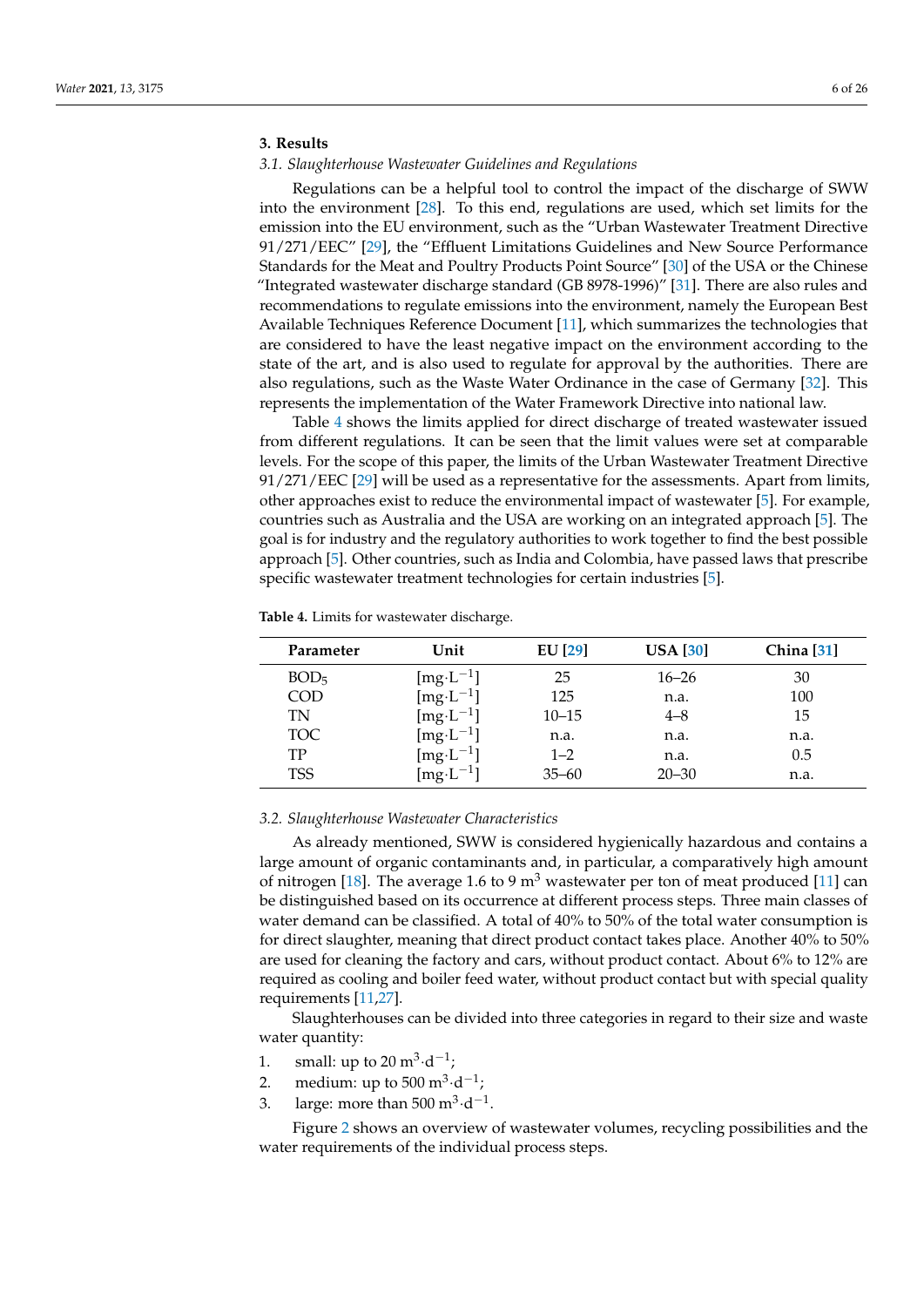<span id="page-6-0"></span>

**Figure 2.** Overview wastewater reuse possibilities [\[11\]](#page-22-10).

[SWW](#page-21-0) is characterized by a high [biological oxygen demand \(BOD](#page-21-4)<sub>5</sub>) (500–4000 mg·L $^{-1}$ ) and [chemical oxygen demand \(COD\)](#page-21-5) (1000–15,000 mg·L<sup>-1</sup>) as well as high concentrations of [fat oil and grease \(FOG\)](#page-21-6) (300–2000 mg·L<sup>-1</sup>), [total solids \(TS\)](#page-21-7) (400–8000 mg·L<sup>-1</sup>), [total suspended solids \(TSS\)](#page-21-8) (300–6000 mg·L<sup>-1</sup>), [total nitrogen \(TN\)](#page-21-9) (50–800 mg·L<sup>-1</sup>) and chlorides (300–800 mg·L<sup>-1</sup>) [\[6](#page-22-5)[,33,](#page-23-10)[34\]](#page-23-11). Table [1](#page-2-0) shows average [SWW](#page-21-0) compositions. The high variations can be explained by daily changes within a company, but also by different types of processing in different companies [\[11\]](#page-22-10). The blood separation efficiency of the processes is an important factor in enabling low loads in the wastewater [\[35\]](#page-23-12). In Europe, a blood separation efficiency of 90% is usually required [\[11\]](#page-22-10). Particularly high N to C ratios can occur, for instance, in slaughterhouses where little or no blood is separated and most of the blood can enter the wastewater. However, lower wastewater pollution concentrations is oftentimes achieved by increasing water consumption through dilution of wastewater. This leads to excessive wastewater generation and should be avoided [\[35\]](#page-23-12).

In order to assess the properties of the wastewater, specific ratios were calculated tak-ing into account average characteristics presented in Table [1.](#page-2-0) The  $BOD<sub>5</sub>: COD$  ratio shows that almost half of the organic matter contained in the wastewater is readily biodegradable, which is comparable to municipal wastewater [\[36\]](#page-23-13). The TSS to COD ratio of 0.6 allows a conclusion to be made regarding the compounds that can be separated by physicalchemical treatment [\[37\]](#page-23-14). The high content of nitrogen in relation to organic matter indicates special challenges for the nitrogen elimination [\[18\]](#page-22-15).

Due to the contamination with pathogens and the high content of proteins, fats and organic fibers, slaughterhouse wastewater is considered one of the most harmful wastewaters in the food processing industry [\[6](#page-22-5)[,38](#page-23-15)[,39\]](#page-23-16). The pathogenic microorganisms that are introduced into the wastewater by washing out the intestines are potentially hazardous and, therefore, a germ reduction measure is required, such as disinfection [\[39,](#page-23-16)[40\]](#page-23-17). Due to the use of pharmaceuticals for the veterinary treatment of animals, residues in the form of micropollutants can be present in the wastewater  $[6,39,41]$  $[6,39,41]$  $[6,39,41]$ . The concentration of these micropollutants vary from plant to plant and can lead to special challenges in wastewater treatment with regard to biological treatment and reuse [\[41](#page-23-18)[,42\]](#page-23-19).

<span id="page-6-2"></span>*3.3. Slaughterhouse Wastewater Treatment*

<span id="page-6-1"></span>3.3.1. Physicochemical Treatment Methods

## Dissolved Air Flotation

[Dissolved air flotation \(DAF\)](#page-21-1) is commonly used as a primary treatment [\[7,](#page-22-6)[14\]](#page-22-12). In the DAF process, air is gassed into the fluid at a pressure of 4–6 bar up to supersaturation. The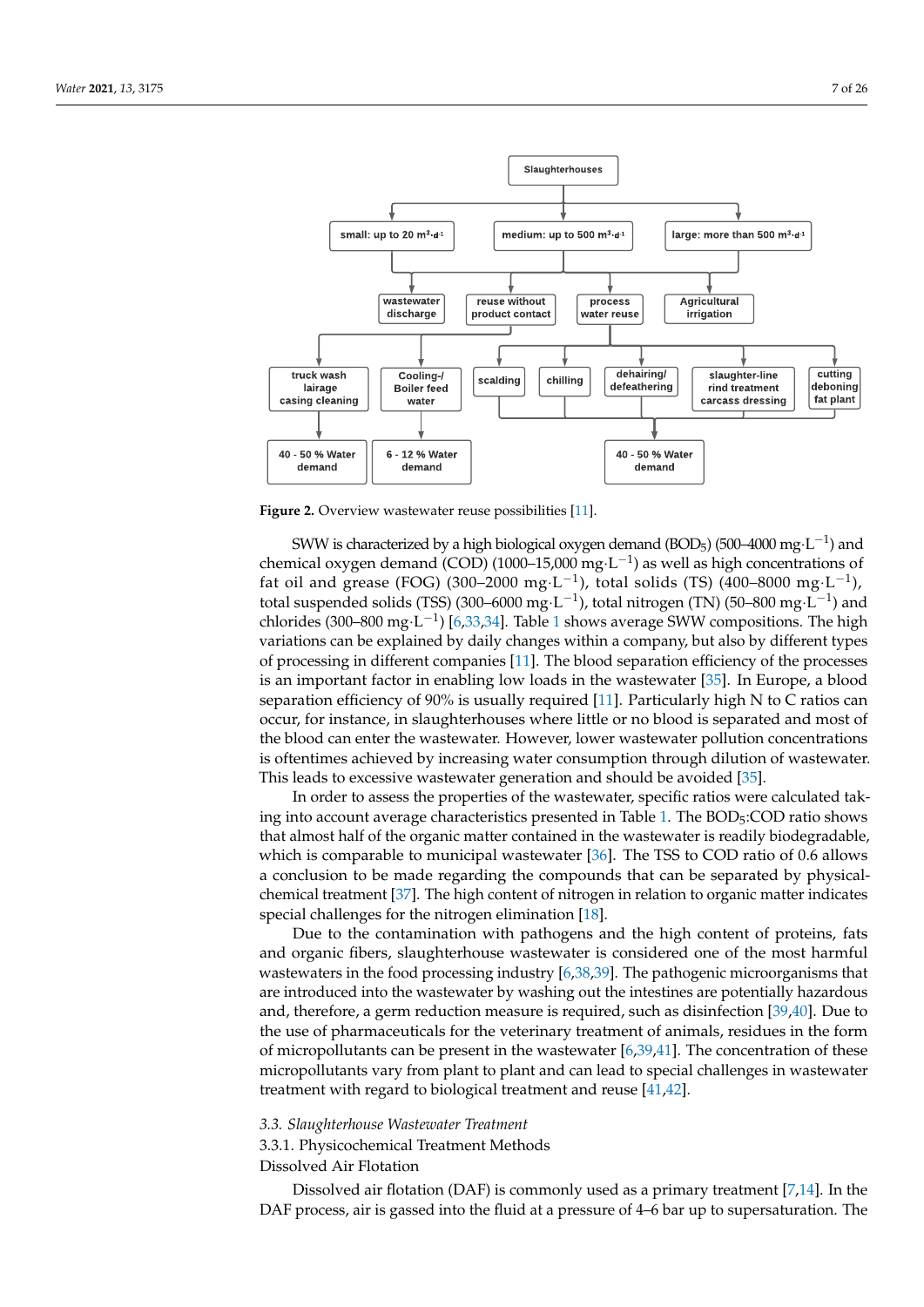pressure is then reduced and the dissolved air escapes from the fluid in the form of small bubbles [\[43\]](#page-23-20). These attach themselves to the target ingredients and form the flotate on the surface. This is removed by a skimmer and collected for further treatment. This process, in particular with the addition of flocculants, can be used to denature proteins present in the wastewater and achieve a high separation efficiency [\[43\]](#page-23-20). The use of the [DAF](#page-21-1) system as a primary treatment prior to the biological treatment allows the separation of suspended and/or fatty particles from the fluid [\[43,](#page-23-20)[44\]](#page-23-21). Figure [3](#page-7-0) shows the working principle. In largescale slaughterhouse wastewater applications, the [DAF](#page-21-1) system can achieve reductions in [chemical oxygen demand \(COD\),](#page-21-5) [total nitrogen \(TN\),](#page-21-9) [total phosphorus \(TP\)](#page-21-10) and [fat oil and](#page-21-6) [grease \(FOG\)](#page-21-6) of 70%, 55%, 70% and 85%, respectively [\[18](#page-22-15)[,35\]](#page-23-12). With an energy requirement of 0.05–0.30 kWh·m<sup>-3</sup> in the case of [SWW,](#page-21-0) the [DAF](#page-21-1) is clearly above the sedimentation, but it was repeatedly observed that due to the high [FOG](#page-21-6) content, the sedimentation cannot provide the necessary separation [\[18\]](#page-22-15).

Flotation has proven to be an efficient pretreatment for [SWW](#page-21-0) [\[11\]](#page-22-10). However, it should be noted that limitations also exist with respect to the use of this technology. Namely, the dependence of chemical addition to improve the flocculation process, as well as a higher energy demand [\[45\]](#page-23-22). In addition, the use of synthetic polymeric coagulants in the process can lead to secondary contamination of the sludge, this can be avoided by using natural additives such as Tanin [\[34\]](#page-23-11).

In the study conducted by de Nardi et al. [\[46\]](#page-23-23), the use of a chemically enhanced DAF for the treatment of poultry [SWW](#page-21-0) was investigated using different coagulants. Polyaluminum chloride (PAC), a cationic polymer and tanine were used as coagulant, and anionic polyacrylamide was used as a flocculant. The highest separation rates were achieved with PAC and tanin in laboratory tests at a recycling rate of 40% and a solubility pressure of 400 kPa. In particular, by using 24 mg·L<sup>-1</sup> PAC in combination with 1.5 mg·L<sup>-1</sup> anionic polymer at pH 7.25, removal efficiencies of: 77% of COD, 74% of [total suspended solids](#page-21-8) [\(TSS\),](#page-21-8) and 34% of [TP](#page-21-10) were achieved [\[46\]](#page-23-23).

<span id="page-7-0"></span>

**Figure 3.** Dissolved air flotation system schematic [\[47\]](#page-23-24).

In a more recent study conducted by Dlangamandla et al. [\[43\]](#page-23-20), the use of a bioflocculantsupported [DAF](#page-21-1) for [SWW](#page-21-0) was investigated. For this purpose, the microoganisms species *Comamonas aquatica* (BF-3) and *Bacillus* sp. (BF-2) were cultured with the aim that they produce biological flocculants. Direct addition of biological flocculant and the co-culture (*C. aquatica* BF-3 and *Bacillus* sp. BF-2) to the flotation chamber at a ratio of 2% (*v*/*v*) (bioflocculant[:SWW\)](#page-21-0) resulted in reductions of 91%, 79% and 93% for [TSS,](#page-21-8) proteins and [FOG,](#page-21-6) respectively. This was achieved with a DAF system on a laboratory scale with a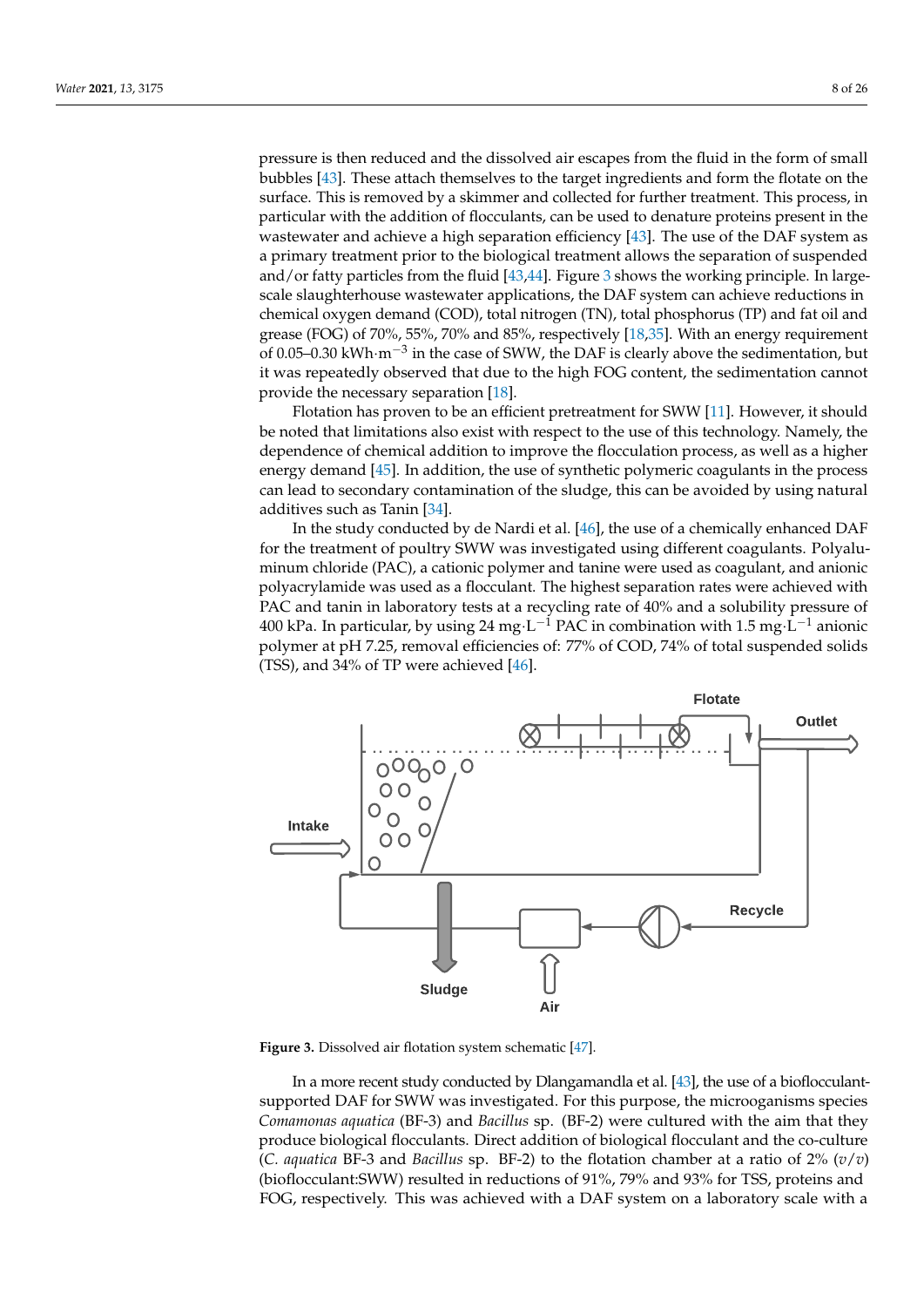flotation chamber with a capacity of 2 L. Whether a large-scale implementation is possible could not be clarified within the scope of this publication by Dlangamandla et al. [\[43\]](#page-23-20).

## Ultrafiltration

Membrane technologies are an important process in wastewater treatment. In particular, [ultrafiltration \(UF\)](#page-21-11) appears to be economically advantageous since, in addition to its efficiency in retaining larger solids in wastewater, it also allows the reduction of chemical agents. [UF](#page-21-11) is a pressure-driven process for the separation of particles in the range of 5–100 nm (protein, pyrogens) based on their molecular diameter [\[48\]](#page-23-25). In this process, the wastewater is divided into a purified permeate and a concentrated retentate  $[49]$ . Figure [4](#page-8-0) shows the principle of the process schematically. The permeate can then be further treated or discharged, and the retentate can be returned to an earlier treatment step or withdrawn. Molecular separation size can be used as a characterization for pore membranes, [UF](#page-21-11) is covering a range between 10 to 7000 kDa [\[49\]](#page-24-0). UF appears to be a particularly advantageous technology for the treatment of SWW, as it is able to separate most of the solids from the wastewater at low operating costs, and hygienization can also be achieved, advantageous is as well the possibility of combination with biological processes such as mbr, which is an effective treatment option [\[6](#page-22-5)[,50\]](#page-24-1).

<span id="page-8-0"></span>

**Figure 4.** Membrane system schematic.

However, membrane fouling problems due to the accumulation of rejected particles on the membrane surface need to be addressed to avoid the decreasing permeate flux [\[51\]](#page-24-2). In this process, a blanket layer forms on the membrane surface, which has a significant influence on filter performance and transmembrane flux [\[49](#page-24-0)[,52\]](#page-24-3). This can lead to a considerable reduction of the transmembrane flux after a short time, up to a point where there is almost no permeate flux [\[51\]](#page-24-2). However, this can be overcome by either pretreating the wastewater [\[51\]](#page-24-2), flushing/cleaning the membrane regularly [\[52\]](#page-24-3), and/or selecting operating conditions in terms of pressure and overflow velocity such that membrane fouling is minimized [\[49\]](#page-24-0).

Avula et al. [\[53\]](#page-24-4) investigated [UF](#page-21-11) for the purpose of [SWW](#page-21-0) reuse. The outcome was that [UF](#page-21-11) for [SWW](#page-21-0) treatment is a possible solution for wastewater management, as valuable products, such as crude proteins, can be separated by [UF,](#page-21-11) thereby reducing the chemical oxygen demand of the process wastewater. They also pointed out some advantages for using the [UF](#page-21-11) process, such as the compact configuration and the recovery of most of the total solids as byproducts. Pretreatment using [DAF](#page-21-1) was recommended to minimize membrane blocking [\[53\]](#page-24-4).

Malmali et al. [\[48\]](#page-23-25) tested commercially available [UF](#page-21-11) membranes which have nominal molecular weight cut-offs ranging between 10 and 300 kDa and made of different polymeric materials (polyethersulfone and regenerated cellulose) for the treatment of poultry SWW obtained from bird washer and chiller operations. Bird washer water and chiller water disposed of about 1400 mg·L<sup>-1</sup> [COD](#page-21-5) and 840 mg·L<sup>-1</sup> [COD,](#page-21-5) respectively. Using a regenerated cellulose membrane at an inlet pressure of 67.5 kPa, the highest removal of 79% [COD](#page-21-5) was achieved for the chiller wash water. The removal efficiencies of [TSS](#page-21-8) and [FOG](#page-21-6)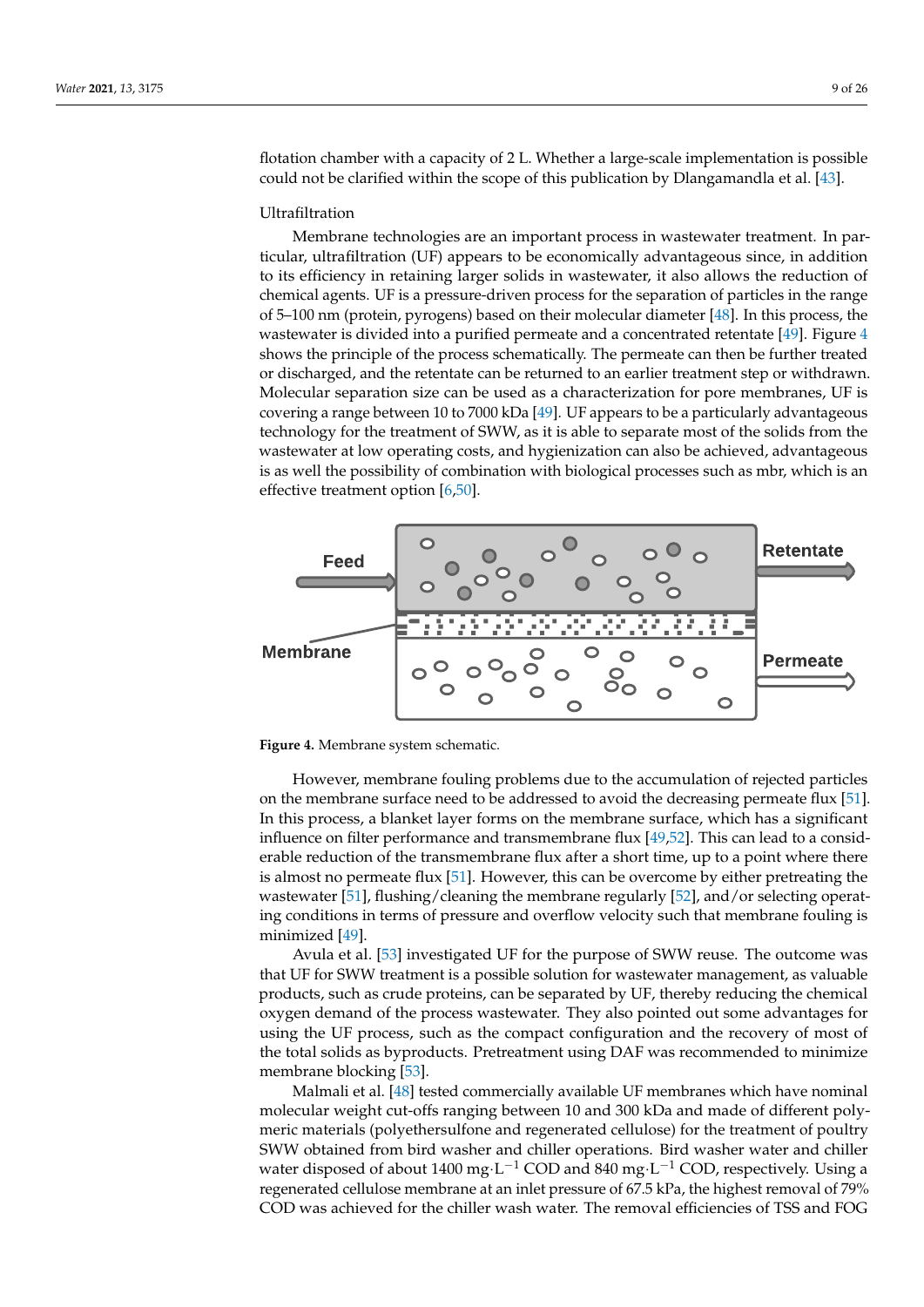were 100% and 98%, respectively. The use of polyethersulfone and regenerated cellulose for the treatment of bird washer water allowed the achievement of high removal rates: 100% for [TSS](#page-21-8) and [FOG.](#page-21-6) Moreover, significant removal of [COD](#page-21-5) (up to 95%) was recorded for both membranes [\[48\]](#page-23-25).

Other studies also investigated the treatment of [SWW](#page-21-0) using [UF.](#page-21-11) Marchesi et al. [\[54\]](#page-24-5) used a polyethersulfone hollow-fiber [UF](#page-21-11) membrane with 0.1 µm pore size and polyimide hollow fiber microfiltration membranes with 0.20  $\mu$ m pore size for the treatment of wastewater collected separately from the carcass-chilling step. The final purpose of the treatment was the reuse of poultry pre-chiller wastewater. It was reported that the used membranes achieved high removal efficiencies of [COD](#page-21-5) and [total organic carbon \(TOC\)](#page-21-12) with 94% and 92%, respectively.

Sardari et al. [\[51\]](#page-24-2) investigated the use of [UF](#page-21-11) for [SWW](#page-21-0) pretreated with [electrocoagula](#page-21-13)[tion \(EC\).](#page-21-13) Using a laboratory membrane test system with a 1 L storage tank, experiments were carried out over 7 days with raw and pretreated [SWW](#page-21-0) at 0.7 bar. A regenerated cellulose flat sheet membranes with a molecular separation size of 30 kDa were used. It was shown that the pretreatment had a positive influence on the fouling potential of the UF treatment. The permeate flux was reduced by over 91% for raw [SWW](#page-21-0) after one day and decreased to almost zero after 3 days. For the pretreated SWW, the permeate flux was reduced from 106 to 22 L·m<sup>-2</sup>·h<sup>-2</sup> after 7 days. However, the permeate flux continued to decrease until the end of the experiment. The treatment resulted in reductions for COD, TSS, and [TN](#page-21-9) of 75%, 95%, and 50%, respectively.

#### Reverse Osmosis

[Reverse osmosis \(RO\)](#page-21-3) presents an effective process as a refining treatment of SWW for reuse [\[55,](#page-24-6)[56\]](#page-24-7). Coskun et al. [\[55\]](#page-24-6) investigated different combinations of membrane technologies. This included the [nanofiltration \(NF\)-](#page-21-14)only, [RO-](#page-21-3)only, [UF](#page-21-11) + [NF](#page-21-14) and UF + RO treatment processes. It was found that the treatment with only [RO](#page-21-3) achieved a [COD](#page-21-5) removal efficiency of 97% and the [COD](#page-21-5) concentration decreased from 7970 mg·L<sup>-1</sup> in the influent to 10 mg $\cdot$ L $^{-1}$  in the effluent. However, a stable permeate volume flow could not be maintained under these conditions. The [UF](#page-21-11) and [RO](#page-21-3) systems achieved the highest removal efficiency for [COD](#page-21-5) with 99%.

Cristóvão et al. [\[57\]](#page-24-8) studied the use of [RO](#page-21-3) in the post-treatment of wastewater from the fish processing industry. They observed that after pretreatment by flocculation and activated sludge (AS) process, the reduction of TSS, DOC and electrical conductivity was 98, 99.8 and 99%, respectively. This allows the wastewater to be treated until it can be reused [\[57\]](#page-24-8).

A challenge of the membrane treatment is fouling which declines the permeate flux due to the accumulation of the rejected dissolved solids, suspended solids and other components on the membrane surface [\[58\]](#page-24-9). Hence, a pretreatment step is necessary to avoid fouling. On the other hand, scaling effects can also occur if certain minerals are present in high concentrations. If appropriate, this can be prevented by adjusting the pH value and/or the addition of antiscalants [\[49\]](#page-24-0). A specific challenge in the use of [RO](#page-21-3) is the retentate produced. Depending on the exact composition of the components, a complex concentrate treatment or a corresponding deposit may be necessary [\[59\]](#page-24-10).

# 3.3.2. Electrochemical Treatment Electrocoagulation

As addressed in Section [3.3.1,](#page-6-1) [DAF](#page-21-1) and coagulation–flocculation are widely used for the removal of [TSS,](#page-21-8) colloids, and fats from [SWW.](#page-21-0) In [EC,](#page-21-13) removal of organic matter, nutrients, heavy metals, and even pathogens can be achieved by introducing electric energy without adding chemicals [\[60,](#page-24-11)[61\]](#page-24-12). Al, Fe, Pt, SnO<sub>2</sub>, and TiO<sub>2</sub>, among others, can be used as electrodes, with Fe and Al being the most commonly applied. The [electrocoagulation \(EC\)](#page-21-13) process involves the on-site generation of  $M^{3+}$  ions using sacrificial anodes. In addition, these sacrificial anodes can interact with  $H^+$  ions in an acidic medium, or with OH<sup>-</sup>-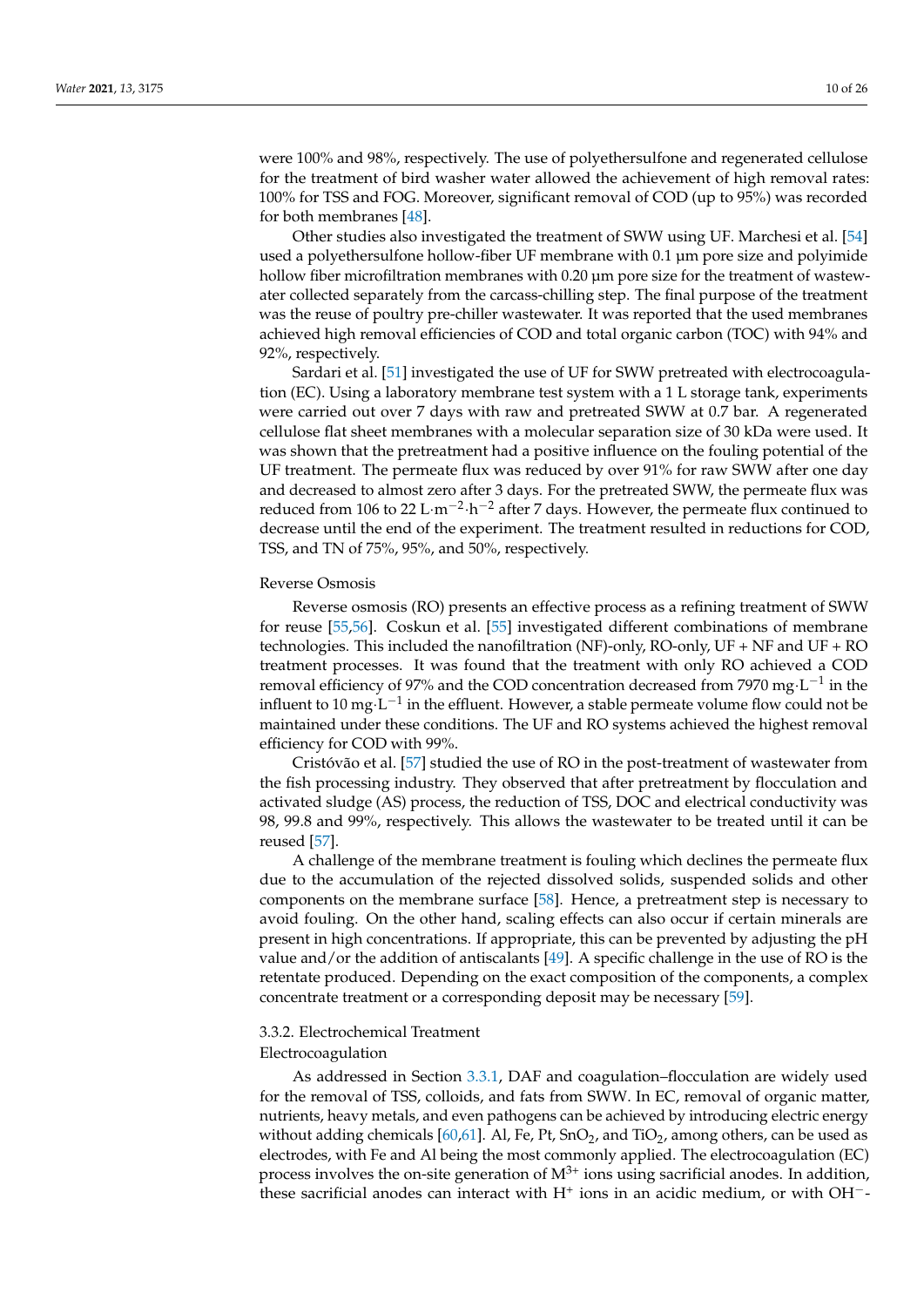ions in an alkaline medium [\[60](#page-24-11)[,61\]](#page-24-12). Furthermore, the hydrogen gas is released at the cathode. Hence,  $M(OH)_{3}$  compounds are formed and allow the adsorption of soluble organic compounds [\[61\]](#page-24-12). The principle of operation is shown in Figure [5.](#page-10-0)

<span id="page-10-0"></span>

**Figure 5.** Electrochemical oxidation/Electrocoagulation conceptual diagram.

Recently, Sardari et al. [\[51\]](#page-24-2) investigated [EC](#page-21-13) as a pretreatment for [UF](#page-21-11) membranes for SWW, with the intention to minimize membrane fouling and permeate flux reduction. The [COD,](#page-21-5) [TSS](#page-21-8) and [SWW](#page-21-0) concentrations of the SWW were 1085 mg $\cdot$ L<sup>-1</sup>, 391 mg $\cdot$ L<sup>-1</sup> and 235 mg⋅L<sup>-1</sup>, respectively. The [EC](#page-21-13) system used in the mentioned study was composed of five aluminum electrodes with an effective surface area of 180 cm<sup>2</sup> per electrode, the experiments were conducted at 9 V. The comparison between the treatment of the [SWW](#page-21-0) by individual [UF](#page-21-11) and a hybrid system [EC-](#page-21-13)[UF](#page-21-11) showed an increase in the removal of  $\text{COD}, \text{BOD}_5$  $\text{COD}, \text{BOD}_5$  $\text{COD}, \text{BOD}_5$  and [FOG.](#page-21-6) The pretreatment with [EC](#page-21-13) resulted in an increased [COD](#page-21-5) reduction from 75% to 95%, as well as an almost complete reduction of [TSS](#page-21-8) and [FOG.](#page-21-6) This was achieved with an [EC](#page-21-13) reaction time of 5 min, which corresponds to an energy consumption of 0.15 kWh·m<sup>-3</sup>.

Different research studies were interested in determining the optimum operating conditions for the highest performance of the process due to its effectiveness for the treatment of [SWW.](#page-21-0) Thirugnanasambandham et al. [\[62\]](#page-24-13) used an optimization method of the [EC](#page-21-13) process. The system which is composed of iron electrodes with a total electrode surface area of 50 cm<sup>2</sup> achieved removal efficiencies of 92% and 98% for [COD](#page-21-5) and turbidity, respectively, under the operating conditions: pH of 7, electrolysis time of 45 min, current density of 35 mA·cm<sup>-2</sup> and electrolyte dose of 1.4  $g \cdot L^{-1}$ . Under these conditions, the operating costs of 1.6  $\text{\$·m}^{-3}$  were calculated with electricity costs of 0.085  $\text{\$·kWh}^{-1}$ .

Likewise, Orssatto et al. [\[63\]](#page-24-14) used the experimental design Rotatable Central Composite Design for the optimization of an electrocoagulation process used as a pretreatment step for wastewater from a slaughterhouse and packing plant. The reactor which is composed of aluminum electrodes achieved high removal efficiencies of turbidity and [COD](#page-21-5) with 99% and 81%, respectively. Optimum operating conditions were at 25 min with 25 V and a current density of 21.6 mA⋅cm<sup>-2</sup>. This would result in an energy consumption of 14.175 kWh·m−<sup>3</sup> .

Recently, Eryuruk et al. [\[64\]](#page-24-15) investigated the [EC](#page-21-13) process using iron electrodes with supporting electrolyte  $(Na<sub>2</sub>SO<sub>4</sub>)$ . Moreover, the peroxy-electrocoagulation method, which consists in adding  $H_2O_2$  was investigated. Highly reactive hydroxyl radicals (OH·) with non-selective oxidation effects are produced. The [EC](#page-21-13) process achieved a [COD](#page-21-5) removal efficiency of 89% at a current density of 50 mA·cm<sup>-2</sup> for a treatment time of 38 min. In fact, the [COD](#page-21-5) concentration decreased from 8800 mg⋅L<sup>-1</sup> to 1000 mg⋅L<sup>-1</sup>. The treatment efficiency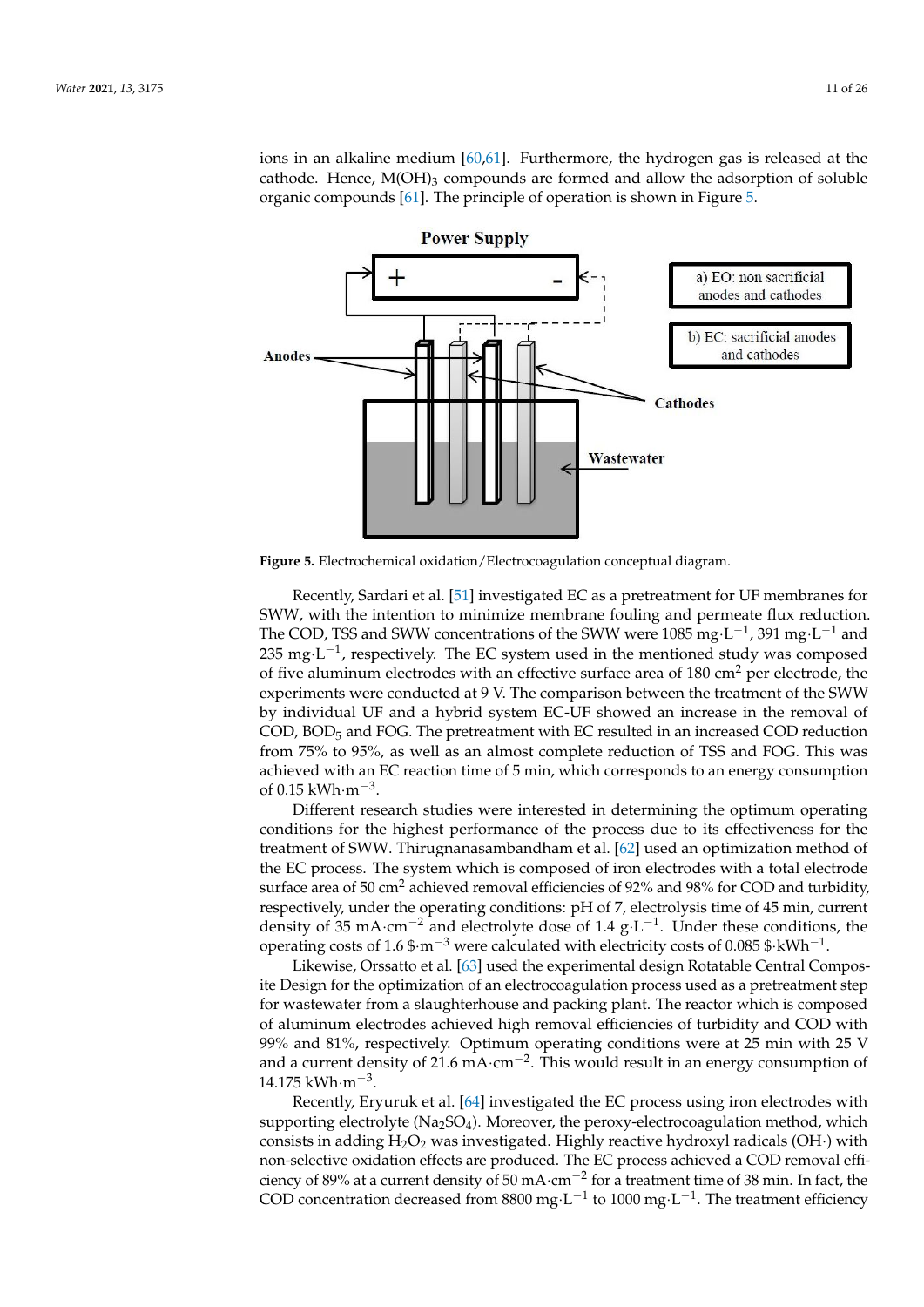increased with the addition of  $0.2 \text{ MHzO}_2$  to reach 95% with a final [COD](#page-21-5) concentration of 425 mg⋅L<sup>-1</sup> for a current density of 50 mA⋅cm<sup>-2</sup> and an initial pH of 3. This treatment would require an energy demand of 20.5 kWh·m<sup>-3</sup>.

#### Electrochemical Oxidation

Besides [EC,](#page-21-13) [electrochemical oxidation \(EO\)](#page-21-15) was found to be a promising technology for the treatment of [poultry slaughterhouse wastewater \(PSHWW\).](#page-21-16) The principle of operation of the electrochemical oxidation is shown in Figure [5.](#page-10-0) Treatment by [electrochemi](#page-21-15)[cal oxidation \(EO\)](#page-21-15) allows theoretically the complete mineralization of organic pollutants. Furthermore, [EO](#page-21-15) allows the oxidation of highly toxic pollutants [\[65\]](#page-24-16). Wastewater treatment by [EO](#page-21-15) involves two mechanisms which are direct and indirect oxidation processes. The direct oxidation concerns the anodic oxidation by hydroxyl radicals (OH·), which are first adsorbed on the anode electrode. Afterwards, they produce oxygen according to the following reactions:

$$
MO_x + H_2O \longrightarrow MO_x(OH \cdot) + H^+ + e^-
$$
  

$$
MO_x(OH \cdot) \longrightarrow MO_x + H^+ + \frac{1}{2}O_2 + e^-
$$

The indirect oxidation process occurs through the electro-generation of strong oxidizing agents, such as active chlorine, hydrogen peroxide and peroxodisulfuric acid. Active chloride is the most common oxidizing agent generated from chloride oxidation and the reactions take place as follows:

$$
2Cl^- \longrightarrow Cl_2 + 2e^-Cl_2 + H_2O \longrightarrow HClO + H^+ + Cl^-
$$

$$
HClO \rightarrow ClO^- + H^+R + Active \text{ chlorine} \rightarrow x \cdot CO_2 + y \cdot H_2O + z \cdot Cl^-
$$

Abdelhay et al. [\[66\]](#page-24-17) investigated anodic oxidation using boron-doped diamond electrodes for the post-treatment of [poultry slaughterhouse wastewater \(PSHWW\)](#page-21-16) which was already centrifugated and sieved. The process achieved a high [COD](#page-21-5) removal efficiency of 100% and a turbidity removal of about 75% at a current density of 2.55 mA $\cdot$ cm<sup>-2</sup> and a treatment time of 200 min. It is worth noting that the addition of both 1% of  $Na<sub>2</sub>SO<sub>4</sub>$  as a supporting electrolyte and 2% of FeCl<sub>3</sub> as an electrocoagulant allowed the removal of 72% of [COD](#page-21-5) at a current density of 3.83  $\cdot$ cm<sup>-2</sup>. The results were explained by the production of Fe<sup>3+</sup> and  $\text{Fe}^{2+}$ , which can either combine with hydroxyl-ions—leading to electrocoagulation—or  $H_2O_2$  generated by Na<sub>2</sub>SO<sub>4</sub>, which is then followed by an electro-Fenton reaction. It was found that the use of NaCl with a concentration of 1% as a supporting electrolyte in the anodic oxidation for the treatment of [PSHWW](#page-21-16) achieved a high removal efficiency of [COD](#page-21-5) with more than 90% after 100 min of treatment at 3.83 mA $\cdot$ cm<sup>-2</sup> [\[66\]](#page-24-17).

Likewise, the study conducted by Ozturk and Yilmaz [\[67\]](#page-24-18) confirmed these findings. In fact, the NaCl at 0.1 M concentration dominated  $\text{NaNO}_3$  and  $\text{Na}_2\text{SO}_4$  for the removal of [TSS,](#page-21-8) [TOC,](#page-21-12) [COD,](#page-21-5) [TN](#page-21-9) and color with 100%, 93.5%, 96.2%, 94.2% and 100%, respectively, for a treatment time of 4 h at 4.73 mA·cm<sup>-2</sup>. The high efficiency of NaCl was explained by the fact that it allows the production of active chlorine species which are characterized by their strong oxidizing effect. Optimum parameters for the treatment efficiency and energy consumption were found at a pH of 7.03, a current density of 4.73 mA·cm<sup>-2</sup>, a NaCl concentration of 0.025 M, and a reaction time of 4 h.

In the study conducted by Ghazouani et al. [\[68\]](#page-24-19), [PSHWW](#page-21-16) was subjected to two types of electrochemical treatment processes. These were: [electrochemical oxidation/reduction](#page-21-17) [\(EOR\)](#page-21-17) using a bipolar cell with boron-doped diamond supported on silicon electrodes and EC using mild steel electrodes in a parallel configuration. Both treatment processes were either used separately or combined. The [PSHWW](#page-21-16) was characterized by [COD,](#page-21-5) NO3-N, NH4-N, and PO4-P concentrations of 2366 mg·L $^{-1}$ , 0.4 mg·L $^{-1}$ , 105 mg·L $^{-1}$  and 19 mg·L $^{-1}$ ,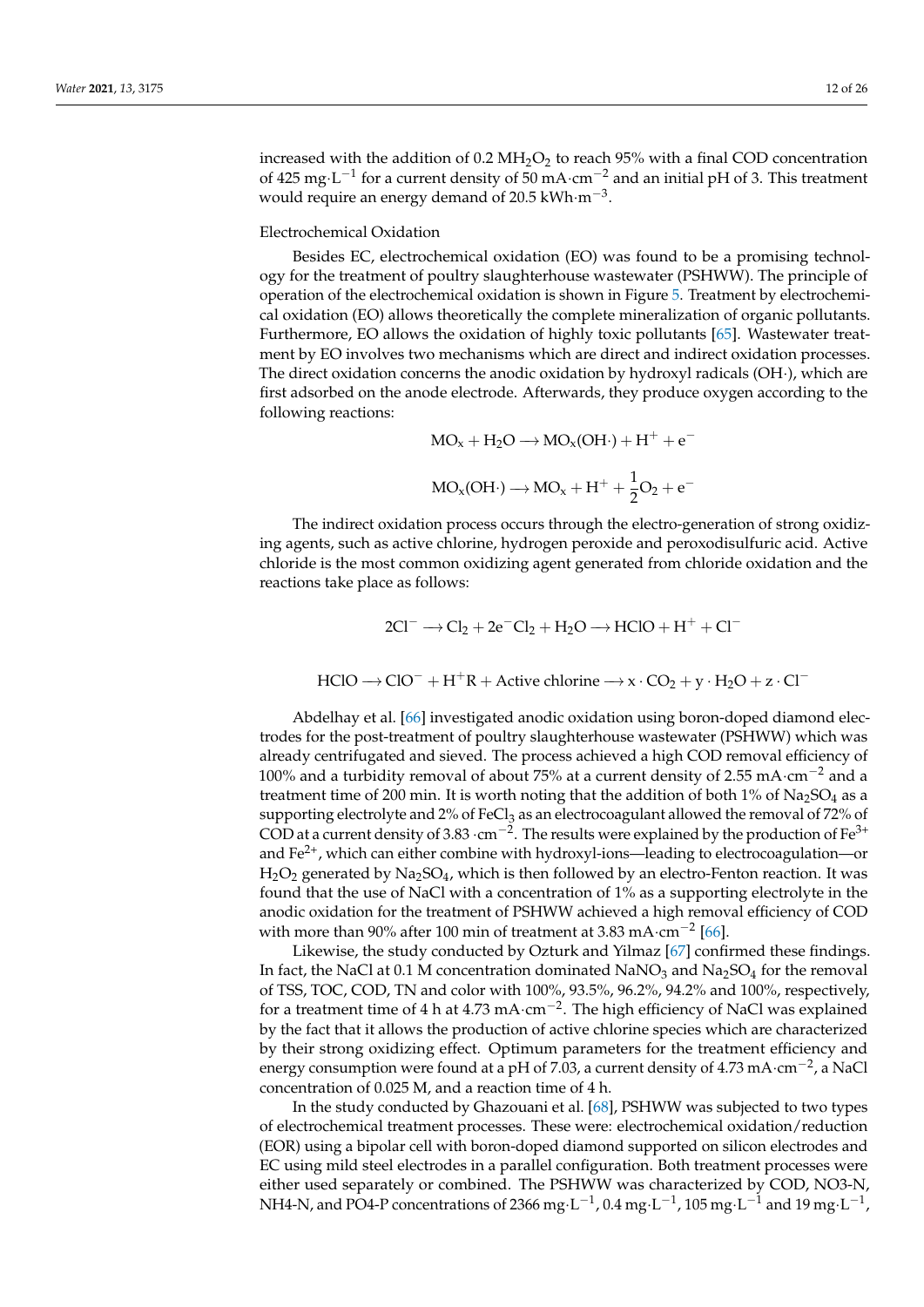respectively. The [electrochemical oxidation/reduction \(EOR\)](#page-21-17) process alone was able to remove 97% of [COD](#page-21-5) and 99% of nitrate at a current density of 36 mA·cm<sup>-2</sup> after 6 h of treatment time with a final effluent concentration of 73 mg  $\text{COD} \cdot \text{L}^{-1}$ . The recorded consumed electric energy for the treatment of [PSHWW](#page-21-16) using [EOR](#page-21-17) was about 0.2 kWh $\cdot$ (g COD)<sup>-1</sup>. The process achieved a [COD](#page-21-5) removal of 89% after 6 h of treatment at a current density of 5 mA·cm−<sup>2</sup> . In contrast to the [EOR,](#page-21-17) which resulted in an increase of PO4-P concentration from 19 to 25 mg $\cdot$ L<sup>-1</sup>, the [EC](#page-21-13) allowed a total removal of phosphorous after 30 min of treatment. It was demonstrated that although the combination of 1 h of [EC](#page-21-13) treatment followed by 3 h of [EOR](#page-21-17) achieved a higher [COD](#page-21-5) removal efficiency, it consumed more energy with a recorded electrical energy consumption of 0.26 kWh⋅(g COD)<sup>-1</sup>. Table [5](#page-12-0) summarizes some examples related to the treatment of [PSHWW](#page-21-16) using electrochemical treatment.

<span id="page-12-0"></span>**Table 5.** Treatment of SWW with electrochemical treatment.

| <b>Treatment Technology</b>                                                                              | Removal<br><b>Efficiencies</b>                        | Energy<br>Consumption                                                                                         | Reference                |
|----------------------------------------------------------------------------------------------------------|-------------------------------------------------------|---------------------------------------------------------------------------------------------------------------|--------------------------|
| Electrocoagulation (EC)<br>(PSHWW: 3000 mg COD· $L^{-1}$ )                                               | TSS: 89%<br>Turbidity: 90%<br>BOD: 86%<br>$FOG: 99\%$ | 4.2 kWh $\cdot$ m $^{-3}$                                                                                     | [69]                     |
| Peroxy-electrocoagulation<br>(PSHWW: 8800 mg COD·L <sup>-1</sup> )                                       | $COD: 95\%$                                           | $20.5 \text{ kWh} \cdot \text{m}^{-3}$                                                                        | 64                       |
| Anodic oxidation<br>(PSHWW: 1370 mg COD·L <sup>-1</sup> )                                                | COD: 100%                                             | 170 kWh $\cdot$ m $^{-3}$                                                                                     | 66                       |
| Oxidation/reduction (EOR)<br>Electrocoagulation (EC)<br>Hybrid system EOR + EC<br>Hybrid system EC + EOR | COD: 97%<br>COD: 89%<br>COD: 96%<br>COD: 98%          | 185 kWh $\cdot$ m $^{-3}$<br>13 kWh $\cdot$ m $^{-3}$<br>90 kWh $\cdot$ m $^{-3}$<br>88 kWh $\cdot$ m $^{-3}$ | 68<br>[68]<br>[68]<br>68 |

#### 3.3.3. Biological Treatment

Biodegradation of organic contaminants in [SWW](#page-21-0) offers the possibility of cost-effective wastewater treatment [\[6\]](#page-22-5). Biological treatment is commonly used as a secondary process in [SWW](#page-21-0) treatment, where aerobic and anaerobic digestions are used as single or combined processes, depending on the characteristics of the [SWW](#page-21-0) to be treated [\[5\]](#page-22-4). This process can remove organic matter, nitrogen, phosphorus and possibly pathogens from the wastewater using microorganisms. It is capable of removing up to 90% COD and 85% TN from wastewater [\[13](#page-22-24)[,18\]](#page-22-15).

#### Activated Sludge Process

Various reactor types exist for the aerobic biological treatment of SWW. Among the biological treatment technologies that have been investigated for the treatment of [SWW](#page-21-0) is the [moving bed biofilm reactor \(MBBR\).](#page-21-18) This technology is based on the growth of the active biofilm on carriers either made with plastic composed of polyethylene granular particles, polyethylen or with polyurethane foam material with open pore size structure, which is kept moving inside the reactor [\[70\]](#page-24-21). The [moving bed biofilm reactor \(MBBR\)](#page-21-18) reactor, which was adopted by Baddour et al. [\[70\]](#page-24-21) for the treatment of [PSHWW,](#page-21-16) achieved removal efficiencies of COD, TDS and phosphate with 94%, 50% and 38%, respectively.

Rajab et al. [\[71\]](#page-24-22) investigated the treatment of [SWW](#page-21-0) using an integrated anaerobic/aerobic [sequencing batch reactor \(SBR\)](#page-21-19) on a laboratory scale. The process was stable up to an [organic loading rate \(OLR\)](#page-21-20) of  $4.5 \ \text{kg}_{\text{COD}} \cdot \text{m}^{-3} \cdot \text{d}^{-1}$  at a [hydraulic retention time](#page-21-21) [\(HRT\)](#page-21-21) of 48 h, establishing an F/M ratio of 0.24 mg<sub>BOD</sub> d<sup>-1</sup> mg<sup>-1</sup><sub>MLSS</sub>. Thereby, an average removal efficiency for [COD,](#page-21-5) NH3-N, and [TSS](#page-21-8) of 97%, 98%, and 96%, respectively, was obtained.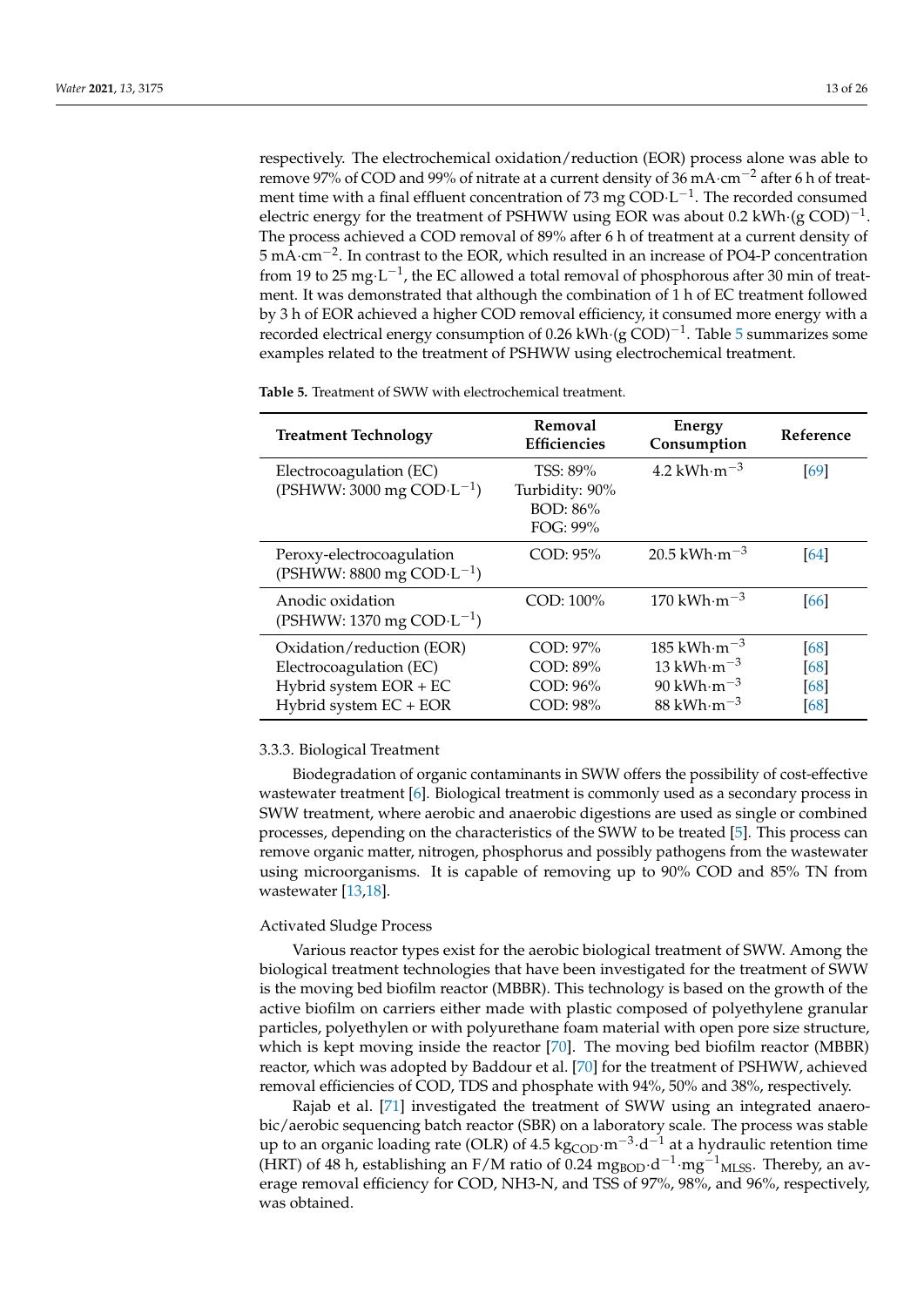Keskes et al. [\[72\]](#page-24-23) investigated the performance of a [submerged membrane bioreactor](#page-21-22) [\(SMBR\)](#page-21-22) for the treatment of [SWW](#page-21-0) with an initial average [COD](#page-21-5) concentration of 2040 mg·L<sup>-1</sup>. The [submerged membrane bioreactor \(SMBR\)](#page-21-22) showed a high removal efficiency of COD with more than 98%. In fact, the COD concentration decreased from 2040 mg·L $^{-1}$  to 10 mg·L $^{-1}$ after 70 days of operation. Furthermore, the reactor achieved a complete TSS removal with a starting concentration of 1450 mg $\cdot$ L $^{-1}$  due to the [UF](#page-21-11) membrane.

## Anaerobic Treatment

Besides aerobic treatment, biological treatment also encompasses anaerobic treatment technologies. For anaerobic treatment of [SWW,](#page-21-0) the following conditions should be met. The COD concentration should be between 1.5 and 40  $g \cdot L^{-1}$  to ensure economic viability at least 500 kg COD per day should be treated, the dry matter should be less than 15% and the N/C ratio between 1/5 and 1/20, whereby a COD reduction of at least 50% can be achieved [\[18\]](#page-22-15).

An already applied technology for the anaerobic treatment of [SWW](#page-21-0) is the treatment via [upflow anaerobic sludge blanket \(UASB\)](#page-21-23) reactors. The [UASB](#page-21-23) reactor was investigated for the treatment of [SWW](#page-21-0) under different [OLR.](#page-21-20) The reactor achieved a COD removal of 90% at an [OLR](#page-21-20) of 0.4  $\rm g\cdot L^{-1}\cdot d^{-1}$  dropping to 70% at 3  $\rm g\cdot L^{-1}\cdot d^{-1}$  to 65% at 10  $\rm g\cdot L^{-1}\cdot d^{-1}$ and below 50% following the increase of the [OLR](#page-21-20) to  $15 \text{ g} \cdot \text{L}^{-1} \cdot \text{d}^{-1}$ . Furthermore, the biogas production was about 5 L·d<sup>-1</sup> and the methane yield reached 0.38 L CH<sub>4</sub>·(g COD<sub>added</sub>)<sup>-1</sup> at an [OLR](#page-21-20) of 10  $g \cdot L^{-1} \cdot d^{-1}$ . The authors confirmed that the [UASB](#page-21-23) reactor could be a good alternative not only as a treatment technology but also as a method to convert waste into energy through methane production [\[73\]](#page-24-24).

Loganath and Mazumder [\[74\]](#page-24-25) used a hybrid [UASB](#page-21-23) containing polypropylene media as attached growth surface. The addition of these media allowed the enhancement of TOC and [TSS](#page-21-8) removal efficiency. Thus, the hybrid upflow anaerobic sludge blanket reactor achieved a high removal efficiency of 95% for a [TOC](#page-21-12) loading rate of 7 kg TOC·m<sup>-3</sup>·d<sup>-1</sup> at a [hydraulic retention time \(HRT\)](#page-21-21) of 10 h. Moreover, the removal efficiencies for [TOC](#page-21-12) and TSS were up to 96% and 98%, respectively.

In the comparative study of Chollom et al. [\[75\]](#page-25-0), an attempt was made to find the ideal operating conditions for UASB in the treatment of SWW. It was found that the best performance can be achieved at 35 °C, a [HRT](#page-21-21) of 15 h, an [OLR](#page-21-20) of 3.5 g COD·L<sup>-1</sup>·d<sup>-1</sup> and a pH of 7. As a result, biogas production of 0.46  ${\rm L_{biogas}}$   ${\rm 'S{CO{D_{rem.}}}}^{-1}$  and COD removal of 80% could be achieved.

In the anaerobic fermentation of protein-rich substrates, there is a risk of biological inhibition due to an increased amonium concentration [\[76\]](#page-25-1). In the study of Wang et al. [\[77\]](#page-25-2),

it was investigated whether this challenge could be overcome by separating acidogenesis and methanogenesis spatially. A methane yield of 384 mL CH<sub>4</sub>·g COD<sub>added</sub><sup>-1</sup> and a COD reduction of 68% was achieved at an [OLR](#page-21-20) of 0.7 g COD $\cdot$ L<sup>-1</sup> $\cdot$ d<sup>-1</sup>. For substrates with particularly high nitrogen concentrations, a struvite precipitation between pre-acidification and methanogenesis can also be applied to increase the methane yield [\[76\]](#page-25-1).

#### Microalgal-Bacterial Process

Another approach for the biological treatment of SWW which promises to require less energy is the microalgal-bacterial process. In this process, the algae absorb the nutrients present in the wastewater for their growth, thus resulting in a reduction of the pollutant load. In addition, oxygen is produced by microalgae from carbon dioxide, which is then used by aerobic bacteria to metabolize organic matter present in the wastewater. This treatment method appears to be an environmentally friendly solution for the treatment of wastewater with low investment costs, but no large-scale application has been realized up to date [\[78](#page-25-3)[–81\]](#page-25-4).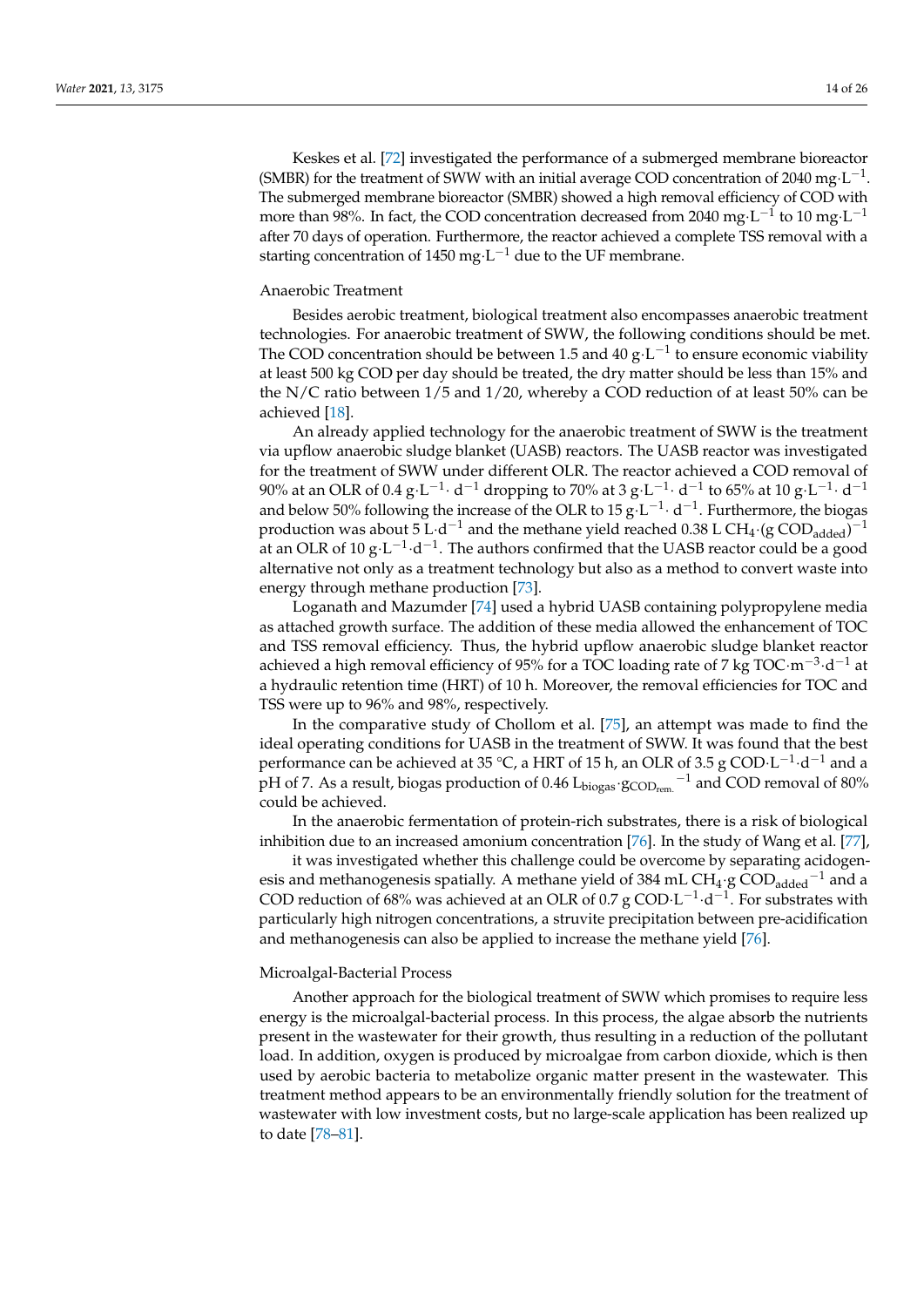The treatment of [SWW](#page-21-0) by Hilares et al. [\[80\]](#page-25-5) with Microalgae (Chlorella vulgaris) cultivation showed high removal efficiency of 83% of [COD.](#page-21-5) The [SWW](#page-21-0) was preceded by a precipitation step using acid solution  $(H<sub>2</sub>SO<sub>4</sub>)$ . Hence, concentration of [COD](#page-21-5) and [TN](#page-21-9) decreased from 1500 to 100 mg·L<sup>-1</sup> and from 120 to 50 mg·L<sup>-1</sup>, respectively [\[80\]](#page-25-5).

Akizuki et al. [\[82\]](#page-25-6) investigated nitrogen removal of digestate from anaerobic [SWW](#page-21-0) treatment using microalgal-nitrifying bacterial. The removal of ammonia was observed, at an initial concentration of 100 mg $\cdot$ L $^{-1}$ , a reduction of 80% was achieved without aeration at a light intensity of 140 µmol $_{\rm photons}$  ·m $^{-2}$ ·s $^{-1}$ .

Since good reductions of water impurities could be achieved on a laboratory scale with this treatment method without major energy input for aeration or the like, this approach appears to be a promising alternative to conventional activated sludge processes. However, challenges remain for large-scale implementation, especially in the area of non-sterile wastewater [\[78\]](#page-25-3).

#### **4. Slaughterhouse Wastewater Recycling Opportunities**

After discussing the individual treatment options, this section first discusses publications that describe the reuse of [SWW](#page-21-0) through combined treatment with specific examples. In conclusion, recommendations for processes for the purpose of [SWW](#page-21-0) recycling are derived. It is important to highlight that for the development of the treatment models, it was assumed that different technologies maintain the same performance either at lab-scale or full-scale level.

## *4.1. Combined Treatment Examples*

In the study conducted by Keskes et al. [\[72\]](#page-24-23), the treatment of [SWW](#page-21-0) using an submerged membrane bioreactor [\(SMBR\)](#page-21-22) was examined. The wastewater was pretreated with a screen and a [DAF.](#page-21-1) The [submerged membrane bioreactor \(SMBR\)](#page-21-22) was operated with a reactor volume of 15 L for 115 days. From day 70, the operation was without sludge discharge. The process is shown in Figure [6.](#page-14-0) A polysulfone membrane with a pore size distribution of 0.03–0.4 mm was used. The system operated at a constant flux of  $4.7 L \cdot h^{-1} \cdot m^2$  and a transmembrane pressure between 0.08 and 0.5 bar. In Table [6,](#page-16-0) the inlet and outlet values of the [SMBR](#page-21-22) are listed. [COD](#page-21-5) values could be reduced from an average of 2040  $mg·L^{-1}$ down to 10 mg $\cdot$ L $^{-1}$ . With regard to the TSS value, a reduction from 1450 mg $\cdot$ L $^{-1}$  to under the limit of detection was achieved in the permeate. A measured value for the TN and phosphates in the permeate was not published. Therefore, an assessment of the quality of the effluent water is not conclusive. However, in the work itself, the water treated by the membrane bioreactor was classified as suitable for the fourth category which was mentioned above related to agricultural irrigation [\[72\]](#page-24-23).

<span id="page-14-0"></span>

#### **Figure 6.** Flow sheet [\[72\]](#page-24-23).

Coskun et al. [\[55\]](#page-24-6) examined the treatment of poultry [SWW](#page-21-0) using [UF,](#page-21-11) [NF](#page-21-14) and [RO.](#page-21-3) In this study, the samples were pretreated with a centrifuge at 3750 rpm for 10 min. Subsequently, experiments were carried out with an [NF](#page-21-14) membrane and an [RO](#page-21-3) membrane. These tests were carried out with and without [UF.](#page-21-11) As the best results were obtained with UF + [RO,](#page-21-3) only these experiments will be considered here. The process is shown in Figure [7.](#page-15-0) A polysulfone [UF](#page-21-11) membrane with a molecular weight-cut-off of 30 kDa was used. A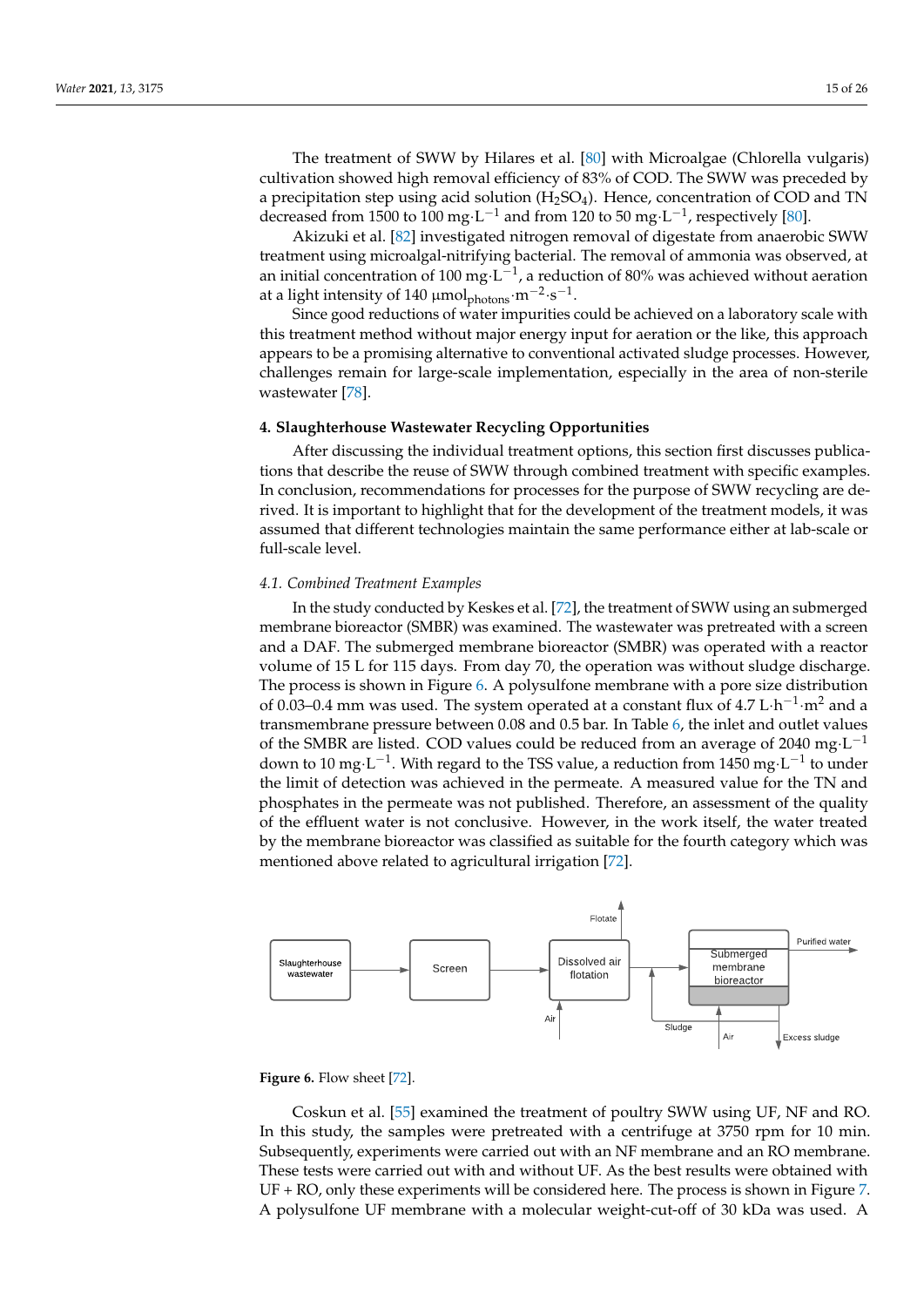thin-film membrane with a molecular weight-cut-off of 150 to 300 Da was used as [NF,](#page-21-14) and a polyamide brackish water membrane for [RO,](#page-21-3) respectively. The membrane separation tests were carried out over 160 min at transmembrane pressures of 5, 10, 15, 20, and 25 bar, with the most stable performance being achieved at 20 and 25 bar. The highest flux was measured with the combination of [UF](#page-21-11) and [RO](#page-21-3) at 30 L·h<sup>-1</sup>·m<sup>-2</sup>, which remained stable over the period of the experiment. The characteristics of the wastewater and the influent and effluent of the treatment are shown in Table [6.](#page-16-0) [RO](#page-21-3) shows the highest efficiency, the COD concentration can be decreased to <10 mg·L<sup>-1</sup>. The very important values for nitrogen concentration both before and after treatment are not given. Therefore, an assessment is not entirely possible. In the publication itself, the treated water is classified as suitable for the second category related to the process water reuse.

Racar et al. [\[56\]](#page-24-7) investigated rendering plant wastewater treatment and reuse opportunities. The process studied, consisted of sequential batch reactor—sand filter[—UF](#page-21-11)[—NF](#page-21-14) and [RO.](#page-21-3) The process is shown in Figure [8.](#page-15-1) For [UF,](#page-21-11) three membranes were tested with a molecular weight-cut-off at 50, 20 and 8 kDa and working pressures of 2.4 and 5 bar. After 9 h filtration, all membranes showed a comparable flux of 18.5  $\rm L\cdot h^{-1}\cdot m^{-2}$  and similar filter properties. Two membranes were tested for [NF,](#page-21-14) the NF270 with a molecular weight-cut-off of 150 Da and the NF90 with 100 Da. In comparison, an XLE membrane with a molecular weight-cut-off of 100 Da was used for [RO.](#page-21-3) All three membranes are made of polyamide and were operated at a pressure of 10 bar. The obtained flux for NF270 was about  $85 \text{ L} \cdot \text{h}^{-1} \cdot \text{m}^{-2}$ , and, for NF90 and XLE, about 40  $L \cdot h^{-1} \cdot m^{-2}$ . The filtration performance of the three membranes was comparable, except the nitrogen retention showing a significantly lower removal efficiency of the NF270 membrane. Looking at the qualities of the [RO](#page-21-3) permeate in Table [7,](#page-17-0) it can be concluded that the conditions for category 2 and and 4 are met. However, for the assessment of category 2, a value for nitrate is missing. According to their own statements, the permeate could be used for several applications in the rendering plant, such as cleaning of vehicles and factory floors. This corresponds also to water used in the third category [\[56\]](#page-24-7).

<span id="page-15-0"></span>

**Figure 7.** Flow sheet [\[55\]](#page-24-6).

<span id="page-15-1"></span>

**Figure 8.** Flow sheet [\[56\]](#page-24-7).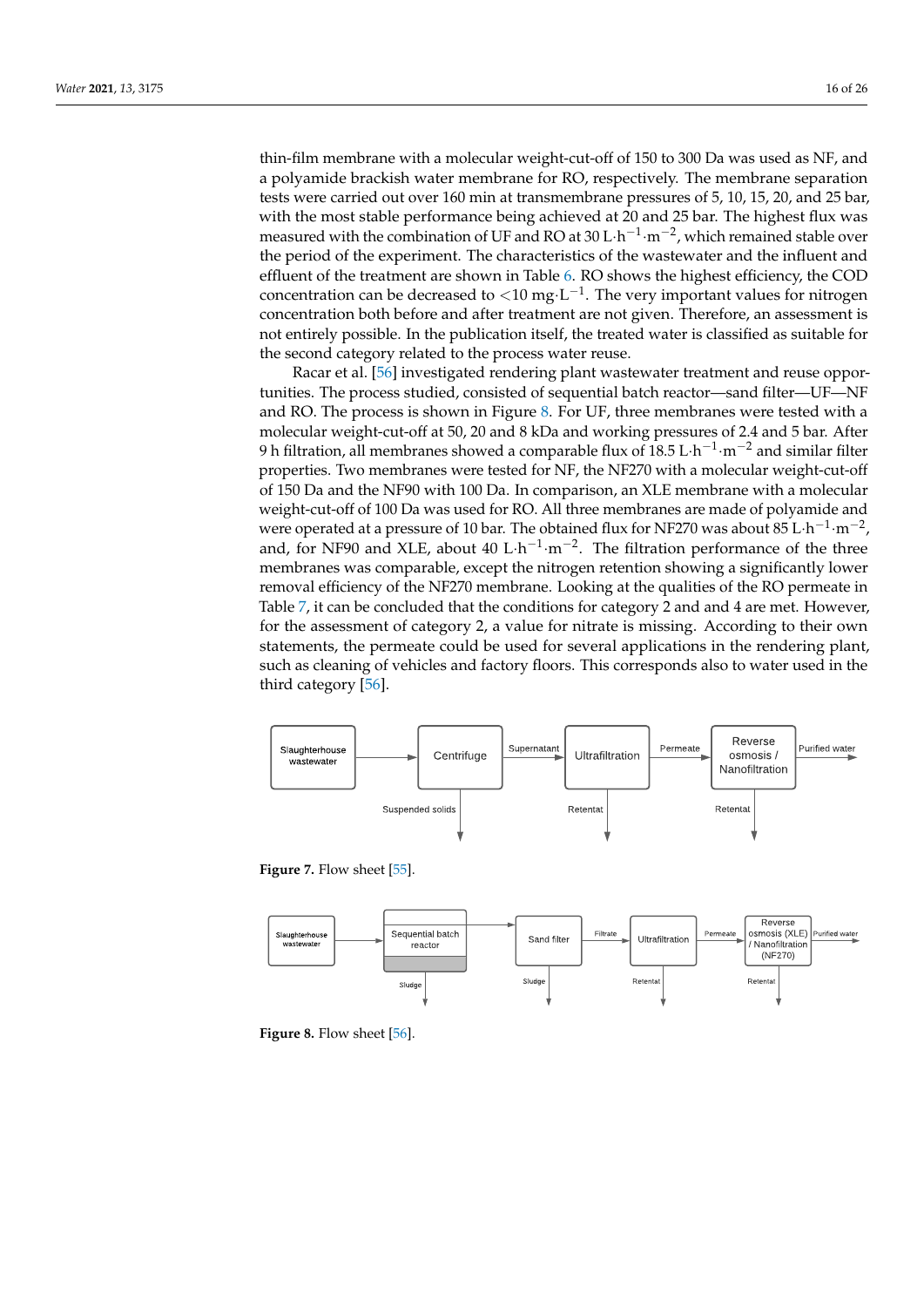<span id="page-16-0"></span>

|                   |                            |                          |                          |                          | <b>Table 6.</b> Purification potential of combined treatments. |                          |       |                   |       |                         |        |
|-------------------|----------------------------|--------------------------|--------------------------|--------------------------|----------------------------------------------------------------|--------------------------|-------|-------------------|-------|-------------------------|--------|
|                   |                            | DAF-SMBR [72]            |                          | Centrifuge-UF-RO [55]    |                                                                | $SBR-UF-RO[56]$          |       | DAF-AS- $O3$ [83] |       | ABR-AS-UV/ $H_2O_2$ [5] |        |
| Unit<br>Parameter | Inlet                      | Outlet                   | Inlet                    | Outlet                   | Inlet                                                          | Outlet                   | Inlet | Outlet            | Inlet | Outlet                  |        |
| COD               | $[\text{mg-L}^{-1}]$       | 2000                     | 10                       | 7970                     | $<$ 10                                                         | 5100                     |       | 1800              | 130   | 1950                    | 0.4    |
| BOD <sub>5</sub>  | [mg·L $^{-1}$              |                          |                          | $\overline{\phantom{0}}$ | $\overline{\phantom{0}}$                                       | $\overline{\phantom{0}}$ |       | 650               | 12    | 1400                    |        |
| <b>TSS</b>        | $[\text{mg-L}^{-1}]$       | 1450                     | n.d.                     | 2760                     | n.d.                                                           | $\overline{\phantom{0}}$ |       | 250               |       | 750                     | 0.8    |
| <b>TN</b>         | $[\rm{mg}\cdot L^{-1}]$    | 550                      |                          | $\overline{\phantom{0}}$ | $\overline{\phantom{a}}$                                       | 340                      | 25    | 225               | 115   | 200                     | ${<}8$ |
| PO <sup>3–</sup>  | $[\rm{mg}\cdot L^{-1}]$    | 23                       | $\overline{\phantom{a}}$ | $\overline{\phantom{0}}$ | $\overline{\phantom{0}}$                                       | $\overline{\phantom{0}}$ |       | -                 |       |                         |        |
| Conductivity      | [ $\mu$ S·cm <sup>-1</sup> | $\overline{\phantom{0}}$ | $\overline{\phantom{a}}$ | 2750                     | 94                                                             | 2790                     | 170   | -                 |       |                         |        |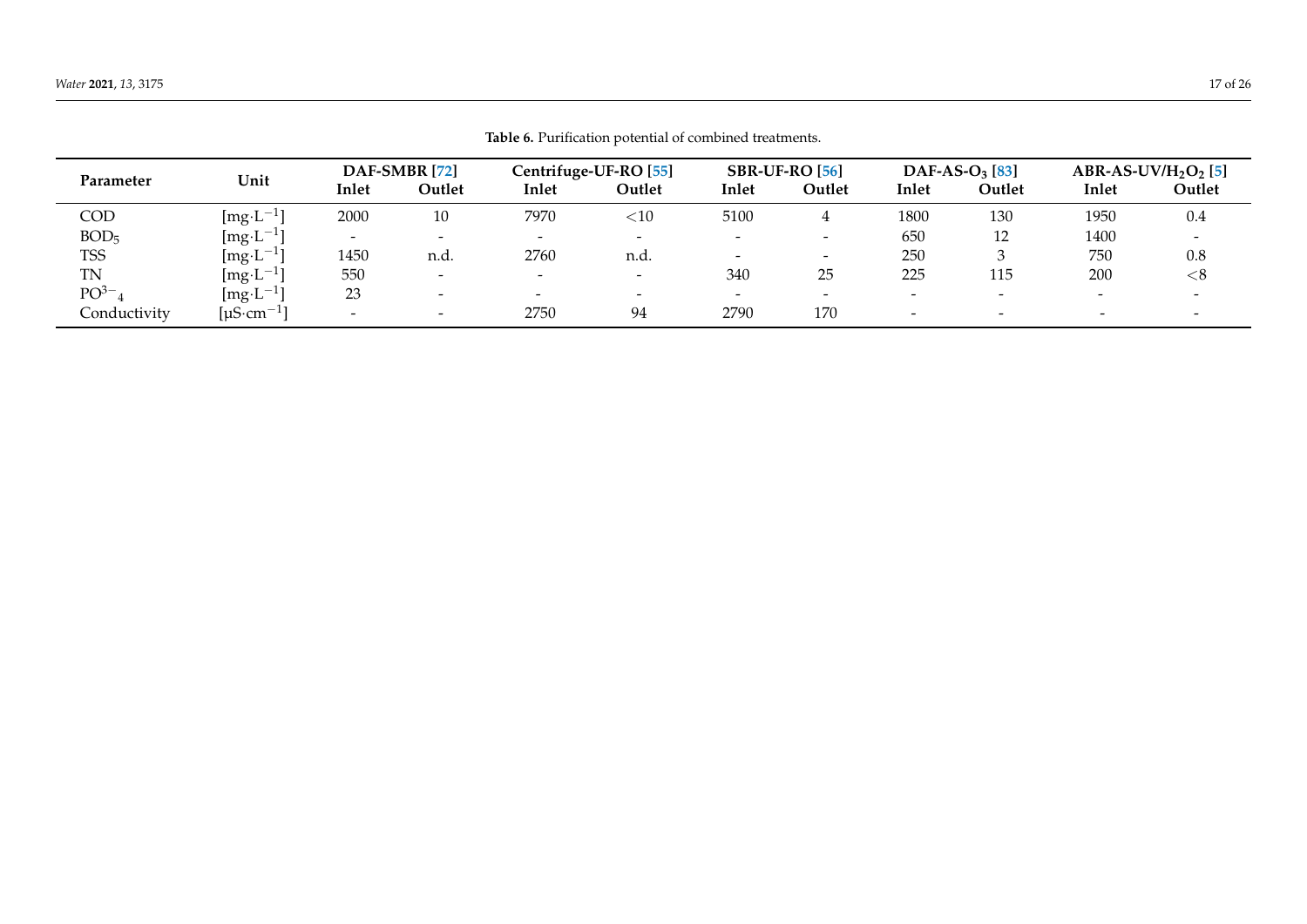| Parameters   | Unit                         | <b>Raw Wastewater</b> | <b>SBR</b> | UF | NF        | RO  |
|--------------|------------------------------|-----------------------|------------|----|-----------|-----|
| <b>COD</b>   | [mg·L $^{-1}$ ]              | 5100                  | 116        | 13 | $<\!1$    |     |
| TC           | [mg·L <sup>-1</sup> ]        | 358                   | 67         | 46 | 8         | 8   |
| IС           | [mg·L <sup>-1</sup> ]        | 122                   | 39         | 32 | 4         |     |
| DOC          | [ $mg \cdot L^{-1}$ ]        | 236                   | 29         |    | 5         |     |
| TN           | $[mg \cdot L^{-1}]$          | 340                   | 93         | 95 | $20 - 90$ | 25  |
| Conductivity | [ $\mu$ S·cm <sup>-1</sup> ] | 2790                  | 1111       |    | 167       | 167 |

<span id="page-17-0"></span>**Table 7.** Characterization of treatment process investigated by Racar et al. [\[56\]](#page-24-7).

A process for [SWW](#page-21-0) treatment via oxidation was investigated by Alfonso et al. [\[83\]](#page-25-8). For this purpose, the wastewater was pretreated by grit removal - coagulation/flocculation and [DAF.](#page-21-1) The effluent of the [DAF](#page-21-1) is the inlet presented in Table [6.](#page-16-0) Further treatment was carried out using [activated sludge \(AS\)-](#page-21-24)filtration-ozonation. The process is shown in Figure [9.](#page-17-1) The 6 L [AS](#page-21-24) reactor was operated in semi-batch mode with a hydraulic retention time of 24 h, a solid retention time of 13 days, a [mixed liquor volatile suspended solids](#page-21-25) [\(MLVSS\)](#page-21-25) to [mixed liquorsuspended solids \(MLSS\)](#page-21-26) ratio of 26–32% and an F/M ratio of 0.65 mg<sub>BOD</sub>·d<sup>-1</sup>·mg<sup>-1</sup><sub>MLVSS</sub>. The treated water was filtered through a filter paper with a pore size between 4 and 7 µm. For ozonation, 400 mL of the filtrate was exposed to a fixed dose of 71  $\pm$  17 mg O<sub>3</sub>·L<sup>-1</sup> at a hydraulic retention time of 12 h. The characteristics of treated water are summarized in Table [6.](#page-16-0) The [AS](#page-21-24) process was not designed for nitrogen removal and, therefore, the efficiency achieved in the process was lower than that reported in the literature for nitrogen removal. The analysis of the results show that the [COD](#page-21-5) and [TN](#page-21-9) are still too high for direct reuse. With regard to the assessment of treated water, according to its own statement, the water can meet the requirements for category 3 reuse without product contact.

<span id="page-17-1"></span>

**Figure 9.** Flow Sheet [\[83\]](#page-25-8).

Bustillo-Lecompte and Mehrvar [\[5\]](#page-22-4) researched a process for [SWW](#page-21-0) reclamation without membrane separation processes. Here, the systems [anaerobic baffled reactor \(ABR\)](#page-21-27) and aerobic [AS](#page-21-24) bioreactor were combined as biological treatment. In order to reach wastewater recycling requirements, the purified water was further treated with an advanced oxidation process using a combination of ultraviolet light and hydrogen peroxide. The process is shown in Figure [10.](#page-18-0) The biological stage consisted of a 36 L [ABR](#page-21-27) with five equal volume chambers and a 12.65 L [AS](#page-21-24) reactor. In the [ABR](#page-21-27) and the [AS,](#page-21-24) a biomass concentration of 24 and 2.8  $g \cdot L^{-1}$  [volatile suspended solids \(VSS\)](#page-21-28) was achieved, respectively. The food to microorganism ratio (F/M) was 0.46  $mg_{O_2}$  mg<sub>VSS</sub><sup>-1</sup>. A methane yield of 2.21 L CH<sub>4</sub>·kg TOC<sub>removed</sub><sup>-1</sup> is reported [\[84\]](#page-25-9).

For the oxidative post-treatment, a 1.35 L UV photoreactor with recirculation, and an output power of 6 W and uniform light distribution was used. Table [6](#page-16-0) shows the specified parameters of the purified water. According to this information, the purified water meets the requirements for process water reuse and can therefore be classified as category 2 [\[5](#page-22-4)[,19\]](#page-22-16).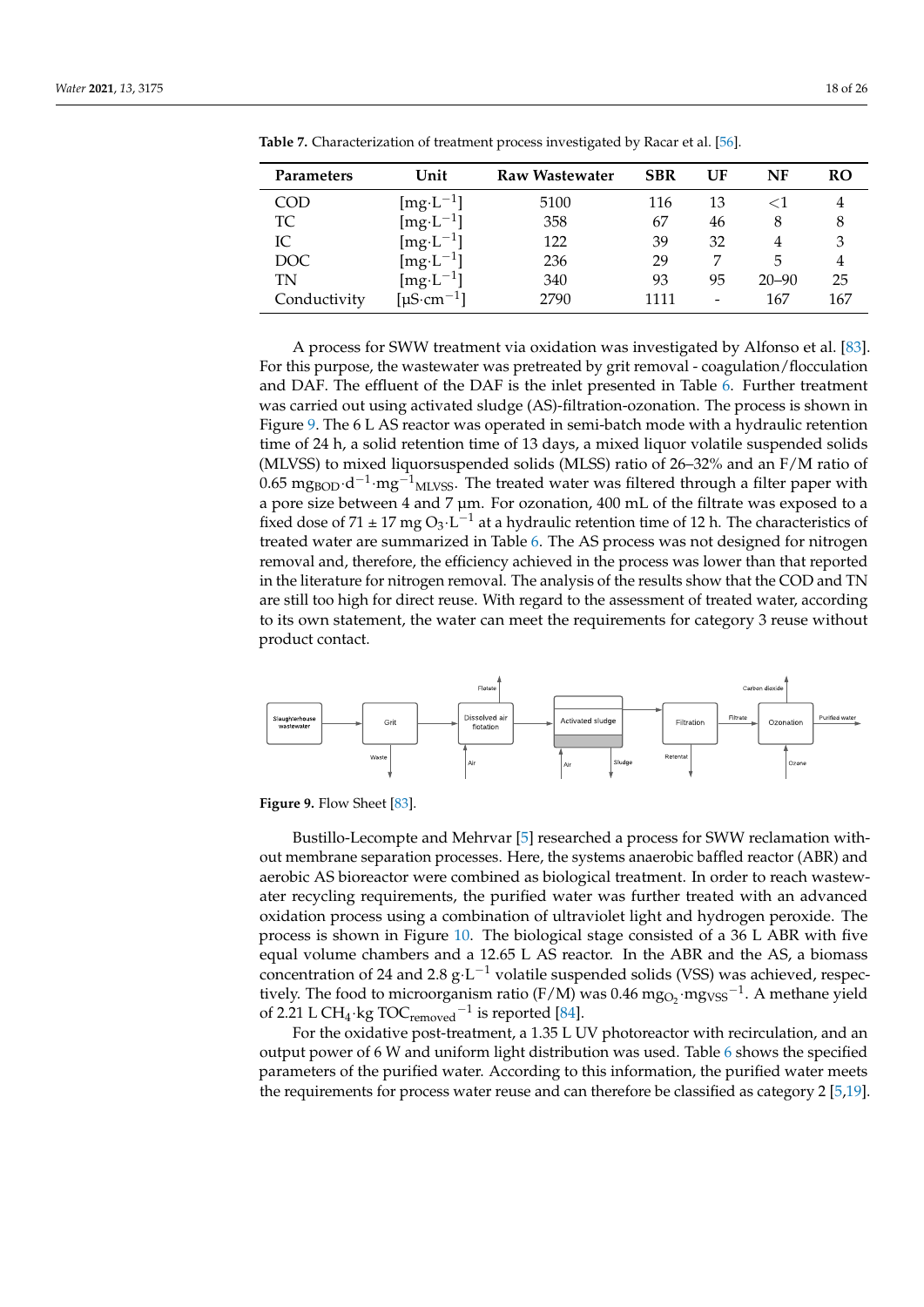<span id="page-18-0"></span>

**Figure 10.** Flow sheet [\[5\]](#page-22-4).

## *4.2. Suggestions and Assessment for Slaughterhouse Wastewater Treatment*

Two models for slaughterhouse wastewater recycling were developed and balanced based on the presented examples and taking into consideration the state of the art in slaughterhouse wastewater treatment. These models examine two theoretical opportunities for SWW recycling and evaluate them in regard to their performance and potential applications. In order to characterize the theoretical raw wastewater, the mean concentrations of [\[18\]](#page-22-15) presented in Table [1](#page-2-0) were used as an example. Therefore, this theoretical wastewater has a volumetric flow rate of 100  $m^3 \cdot d^{-1}$ , an electrical conductivity of 2500 µS $\cdot$ cm $^{-1}$ , and concentrations for COD, TN, and TP of 5000 mg·L<sup>-1</sup>, 300 mg·L<sup>-1</sup>, and 30 mg·L<sup>-1</sup>, respectively. The literature values from Section [3.3](#page-6-2) were used to calculate the reductions of the individual fractions.

The first option presented in Figure [11](#page-18-1) was developed referring to Bustillo-Lecompte and Mehrvar [\[5\]](#page-22-4). In this model, an anaerobic reactor was selected as the first process step in order to be able to use a high proportion of the biomass for methane production. In addition to the anaerobic reactor, an [AS](#page-21-24) process was proposed to further remove organic matter and nitrogen from the wastewater. A bypass was integrated around the anaerobic stage to provide sufficient carbon for nitrogen removal. The final step of the treatment is an advanced oxidation process to remove the remaining organic compounds in the water and to ensure hygienization [\[5\]](#page-22-4). The evaluation of the model in terms of its water reusability was based on the quality of the effluent of the oxidation process. In total, for the parameters [COD,](#page-21-5) [TN](#page-21-9) and [TP,](#page-21-10) a reduction of 99%, 76% and 33% can be achieved, respectively. However, there is no reduction in electrical conductivity, consequently, an application as boiler feed water is excluded and, for others, the sensitivity towards salts has to be evaluated [\[85\]](#page-25-10). The comparison between the quality of the effluent and the limits for wastewater reuse from Table [3](#page-4-0) leads to match category 3 (reuse without product contact) and category 4 (agricultural irrigation). For category 2 (process water reuse), the electrical conductivity is exactly at the limit value and a value for nitrite is missing, so it is not clear whether this value could be exceeded with the residual nitrogen contained, therefore an evaluation of this category is excluded here.

<span id="page-18-1"></span>

**Figure 11.** Sankey diagram and flow scheme for option 1.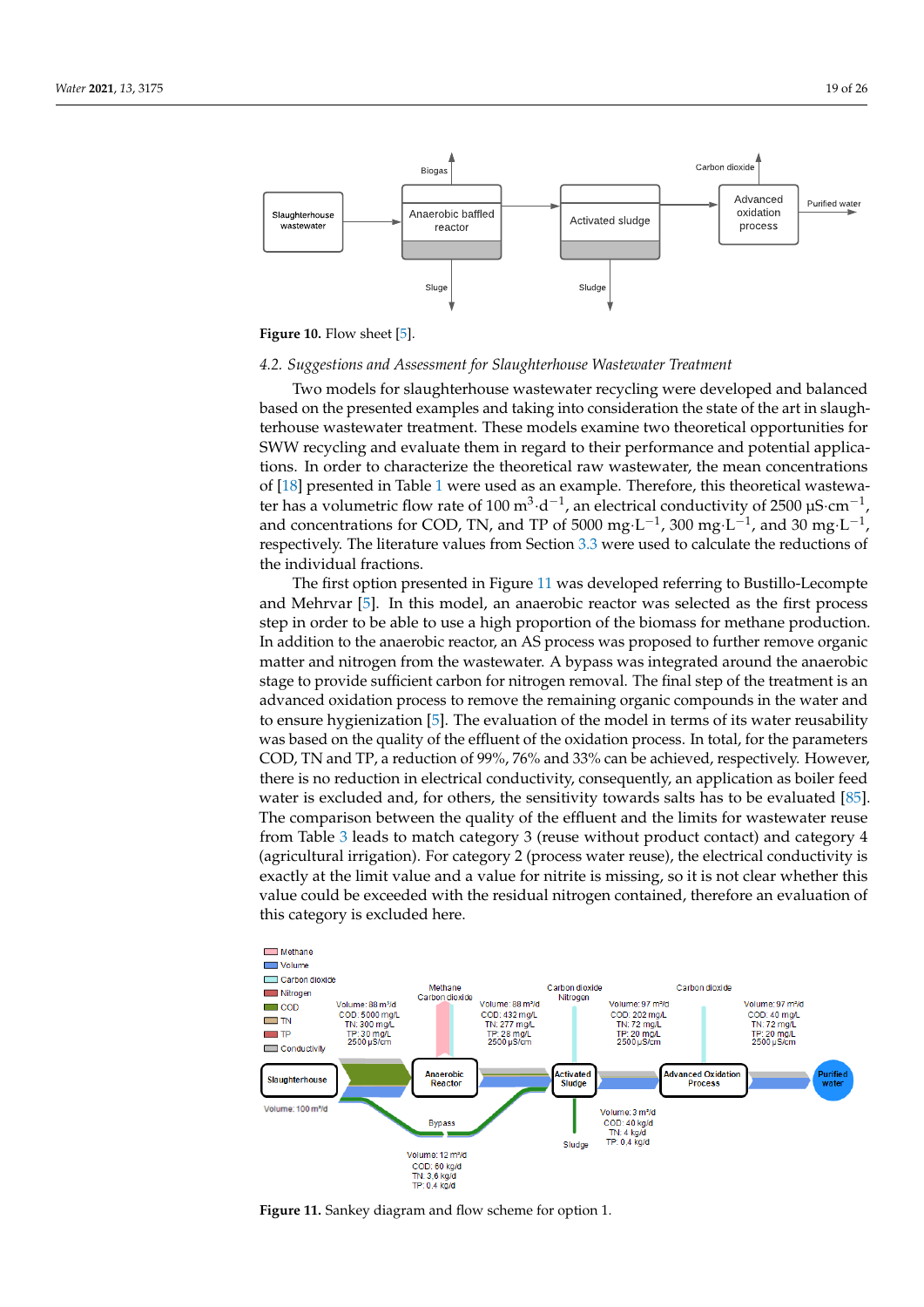The second option presented in Figure [12](#page-19-0) is an example of the treatment processes using membrane separation processes as a final treatment step. [DAF](#page-21-1) was chosen as the first stage in this model. In this way, it is possible to remove not only most of the suspended solids, but also most of the fats from the wastewater  $[6,11]$  $[6,11]$ . Similar to the first option, the nitrogen is then removed from the wastewater by means of an [AS](#page-21-24) process. The final wastewater treatment is carried out by a combination of [UF](#page-21-11) followed by [RO](#page-21-3) [\[55](#page-24-6)[,56\]](#page-24-7). In this model, there is no energy recovery in the form of biogas, but the flotates collected from [DAF](#page-21-1) can be used for on-site anaerobic digestion or as co-substrate in a larger biogas plant [\[18\]](#page-22-15). In addition, this would allow co-digestion of slaughterhouse waste for higher biogas yields [\[77\]](#page-25-2). For the parameters [COD,](#page-21-5) [TN,](#page-21-9) [TP,](#page-21-10) and electrical conductivity, this model resulted in a overall reduction of more than 99%, 98%, 99%, and 95%, respectively. The assessment of the permeate stream of the [RO](#page-21-3) in this model, in terms of its reusability, shows that the quality of the effluent meets the requirements of category 1 to 4. Therefore, even direct process water reuse would be possible in theoretical terms.

<span id="page-19-0"></span>

**Figure 12.** Sankey diagram and flow scheme for option 2.

According to these two models, both process combinations are suitable for treating SWW for reuse. For a real application, the specific characteristics of the wastewater and the reuse objective should be considered in detail. In regard to the question of whether the DAF is the appropriate first treatment process, or whether an anaerobic process can be used directly, it should be noted that a minimum quantity of 500 kg COD per day should be available for economic anaerobic treatment. By using the [DAF,](#page-21-1) this can be partially avoided, as the flotate can be used as a partial substrate in a larger biogas plant or slaughterhouse waste can be included in the anaerobic treatment and the necessary requirements can be met. Therefore, direct anaerobic treatment of [SWW](#page-21-0) can be recommended for large slaughterhouses. For slaughterhouses where these conditions are not met, [DAF](#page-21-1) can be considered as an efficient first wastewater treatment step. Despite these models, laboratory and pilot tests should be carried out in advance of an industrial application, in order to ensure process reliability.

#### *4.3. Energetic Assessment of the Processes*

Apart from the technical feasibility, investment costs and the cleaning performance, the energy consumption is important to evaluate a process. Table [8](#page-20-0) shows the average energy consumption for each individual treatment. The calculated energy demand is 135 kWh⋅d<sup>-1</sup> for option 1 and 150 kWh⋅d<sup>-1</sup> for option 2. The produced methane for option 1 with a biogas composition of 65%vol methane and 35%vol  $CO<sub>2</sub>$ , a methane yield of  $0.3$  Nm<sup>3</sup> CH<sub>4</sub>·(kg COD<sub>removed</sub>)<sup>-1</sup> and an electrical energy output of 3.5 kWh<sub>el</sub>·Nm<sup>-3</sup> leads to an energy production of 420 kWh<sub>el</sub> $\cdot$ d<sup>-1</sup>. Assuming that the [DAF](#page-21-1) flotate is used for anaerobic methane production in option 2, the net energy gain is 385 kWh<sub>el</sub>·d<sup>-1</sup>. It must be noted that used consumables and chemicals, the necessary treatment of the excess sludge as well as the brine management were not considered in this calculation. However, due to the biogas utilization, an energy self-sufficient treatment of [SWW](#page-21-0) can be considered. Figure [13](#page-20-1) shows the energy outcome of both models as a flow chart.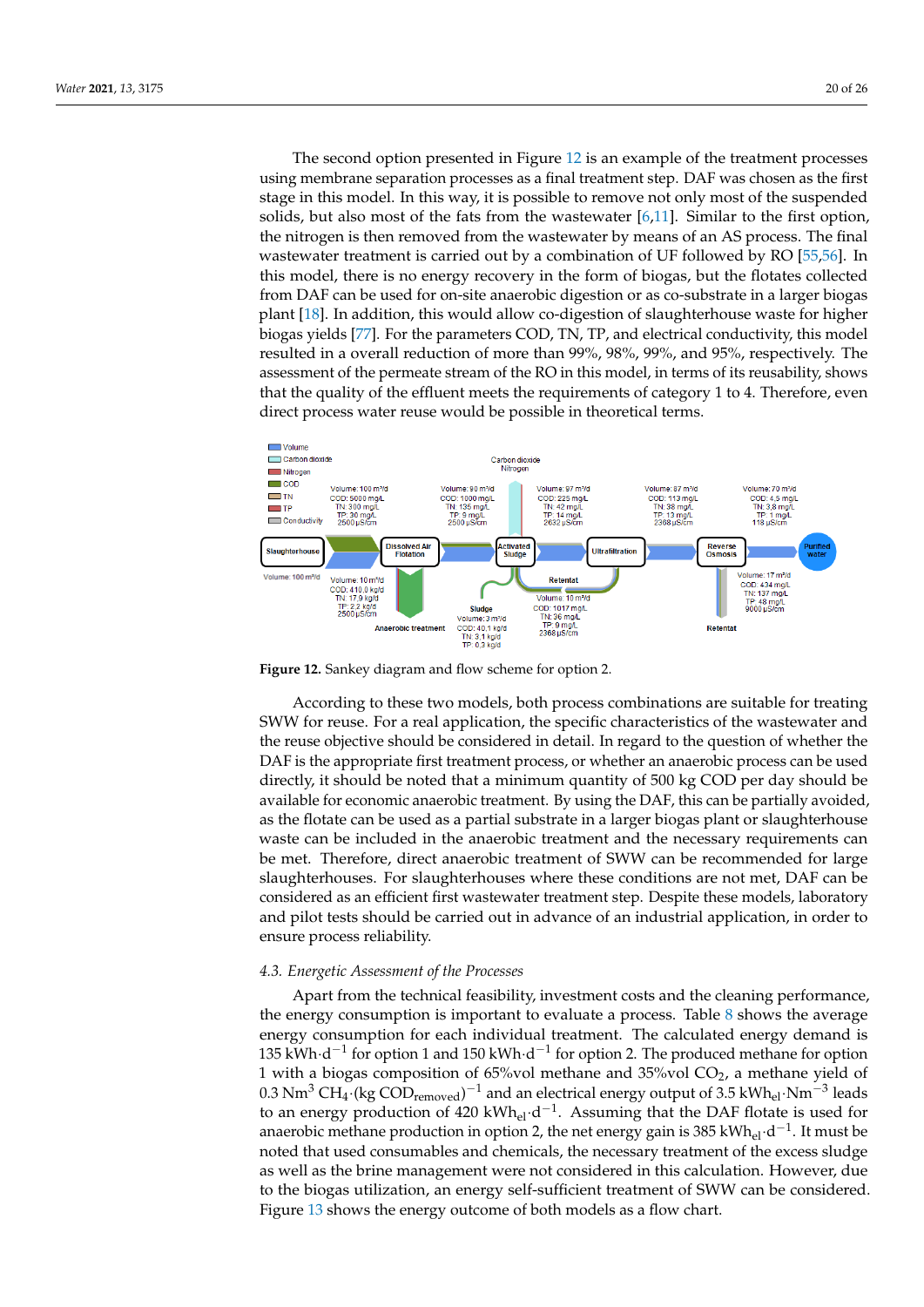<span id="page-20-1"></span>

**Figure 13.** Energy outcome of the models.

| Table 8. Energy consumption of the treatment processes. |  |  |  |  |
|---------------------------------------------------------|--|--|--|--|
|---------------------------------------------------------|--|--|--|--|

<span id="page-20-0"></span>

| <b>Process</b>                           | <b>Electrical Energy Consumption</b> | Unit               | Reference |
|------------------------------------------|--------------------------------------|--------------------|-----------|
| Dissolved air flotation                  | 0.03                                 | $kWh·m-3$          | [86]      |
|                                          | $0.05 - 0.30$                        | $kWh·m-3$          | $[18]$    |
|                                          | 0.62                                 | $kWh·m-3$          | [87]      |
| Aerobic activated sludge treatment       | $0.49 - 0.71$                        | $kWh·m-3$          | [88]      |
|                                          | 0.61                                 | $kWh·m-3$          | [89]      |
|                                          | $0.45 - 1.50$                        | $kWh·m-3$          | $[18]$    |
| Ultrafiltration                          | $0.10 - 0.16$                        | $kWh·m-3$          | [90]      |
| Reverse osmosis                          | $0.50 - 0.75$                        | $kWh \cdot m^{-3}$ | [91]      |
|                                          | $0.75 - 0.80$                        | $kWh·m-3$          | $[92]$    |
| Advanced oxidation processes $(UV/H2O2)$ | $0.50 - 0.68$                        | $kWh·m-3$          | [93]      |
| Electrochemical oxidation                | $10.0 - 14.0$                        | $kWh·m-3$          | [93]      |

# **5. Conclusions**

In this study, recycling possibilities of treated wastewater were classified into four categories which are namely: wastewater discharge, process water reuse, reuse without product contact, agricultural irrigation. Moreover, requirements related to the quality of the wastewater were presented for each category according to the state of the art.

In the case of the European Union, the amendment of the EU Drinking Water Regulation 2016 allows the use of sources other than drinking water as process water in the food industry, if it can be ensured that no impairment of the product is possible [\[23\]](#page-22-20). Thus, treated wastewater is possible for reuse as long as all requirements are met. Depending on the purpose of reuse, different wastewater treatment processes can be used.

Two model options were developed. Thereby, it was found that [SWW](#page-21-0) treatment for reuse is possible in theory. The results showed that the quality of the water produced by Option 2 is suitable for Category 2 process water reuse and Category 3 reuse without product contact, respectively, and the water produced by Option 1 is suitable for Category 3 reuse without product contact. It was found that energy consumptions were close for option 1 and option 2 with 135 kWh<sub>el</sub>·d<sup>-1</sup> and 150 kWh<sub>el</sub>·d<sup>-1</sup>, respectively.

The results of this review offer data to industrialists, authorities and main actors in the field of wastewater management on the different options for the sustainable treatment of slaughterhouse wastewater. Hence, it was demonstrated that the proposed treatment combinations allow not only the decrease of freshwater demand and the discharge of wastewater into environment through recycling but also the possible reduction of sludge disposal and operational cost through the production of biogas. In conclusion, [SWW](#page-21-0) recycling is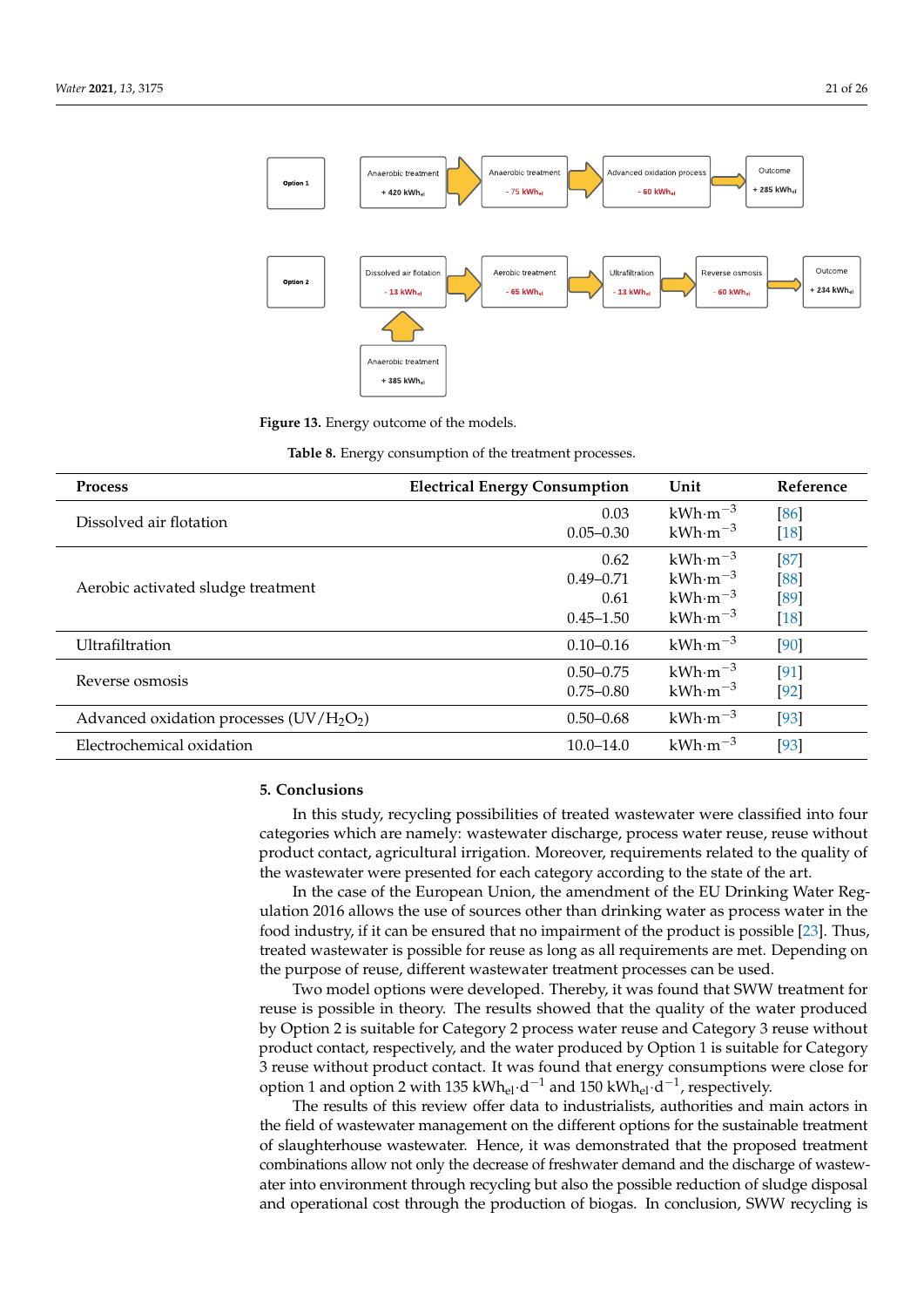theoretically possible and has already been implemented at a laboratory scale. Pilot-scale investigations are recommended to transfer water recycling into slaughterhouses.

**Author Contributions:** Conceptualization, S.-U.G., K.M.J. and M.P.; methodology, M.P.; validation, S.-U.G. and J.W.; formal analysis, S.-U.G., H.A. and J.W.; investigation, M.P. and K.M.J.; data curation, M.P. and K.M.J.; writing—original draft preparation, M.P. and K.M.J.; writing—review and editing, M.P. and K.M.J.; visualization, M.P.; supervision, S.-U.G. and L.B.; project administration, S.-U.G., J.W. and L.B.; funding acquisition, S.-U.G., J.W. and L.B. All authors have read and agreed to the published version of the manuscript.

**Funding:** This research was funded by by the Ministry of Higher Education of Tunisia and the "Bundesministerium für Bildung und Forschung" (BMBF). And "The APC was funded by the Open-Access-Publikationsfonds of Universitätsbibliotheken TU Berlin und UdK Berlin".

**Acknowledgments:** This research work was carried out within the framework of SUSPIRE project (Bilateral cooperation between Tunisia and Germany funded by the Ministry of Higher Education and the "Bundesministerium für Bildung und Forschung" (BMBF)), the authors are grateful for financial and other supports provided. Moreover, the contribution of Masmoudi was carried out under the MOBIDOC scheme, funded by The Ministry of Higher Education and Scientific Research through the PromESsE project and managed by the ANPR. The contribution of Philipp was part of his research at the Technical University of Berlin under the management of the German Aerospace Center (Deutsches Zentrum für Luft- und Raumfahrt; DLR).

**Conflicts of Interest:** The authors declare no conflict of interest.

# **Abbreviations**

The following abbreviations are used in this manuscript:

<span id="page-21-28"></span><span id="page-21-27"></span><span id="page-21-26"></span><span id="page-21-25"></span><span id="page-21-24"></span><span id="page-21-23"></span><span id="page-21-22"></span><span id="page-21-21"></span><span id="page-21-20"></span><span id="page-21-19"></span><span id="page-21-18"></span><span id="page-21-17"></span><span id="page-21-16"></span><span id="page-21-15"></span><span id="page-21-14"></span><span id="page-21-13"></span><span id="page-21-12"></span><span id="page-21-11"></span><span id="page-21-10"></span><span id="page-21-9"></span><span id="page-21-8"></span><span id="page-21-7"></span><span id="page-21-6"></span><span id="page-21-5"></span><span id="page-21-4"></span><span id="page-21-3"></span><span id="page-21-2"></span><span id="page-21-1"></span><span id="page-21-0"></span>

| ABR              | anaerobic baffled reactor              |
|------------------|----------------------------------------|
| AS               | activated sludge                       |
| BOD <sub>5</sub> | biological oxygen demand               |
| COD              | chemical oxygen demand                 |
| DAF              | dissolved air flotation                |
| EC               | electrocoagulation                     |
| EO               | electrochemical oxidation              |
| <b>EOR</b>       | electrochemical oxidation/reduction    |
| FOG              | fat oil and grease                     |
| <b>HRT</b>       | hydraulic retention time               |
| <b>MBBR</b>      | moving bed biofilm reactor             |
| <b>MBR</b>       | membrane bioreactor                    |
| <b>MLSS</b>      | mixed liquorsuspended solids           |
| <b>MLVSS</b>     | mixed liquor volatile suspended solids |
| NF               | nanofiltration                         |
| <b>OLR</b>       | organic loading rate                   |
| PAC              | polyaluminum chloride                  |
| <b>PSHWW</b>     | poultry slaughterhouse wastewater      |
| RO               | reverse osmosis                        |
| SBR              | sequencing batch reactor               |
| <b>SMBR</b>      | submerged membrane bioreactor          |
| SWW              | slaughterhouse wastewater              |
| TN               | total nitrogen                         |
| <b>TOC</b>       | total organic carbon                   |
| TP               | total phosphorus                       |
| <b>TS</b>        | total solids                           |
| <b>TSS</b>       | total suspended solids                 |
| <b>UASB</b>      | upflow anaerobic sludge blanket        |
| UF               | ultrafiltration                        |
| <b>VSS</b>       | volatile suspended solids              |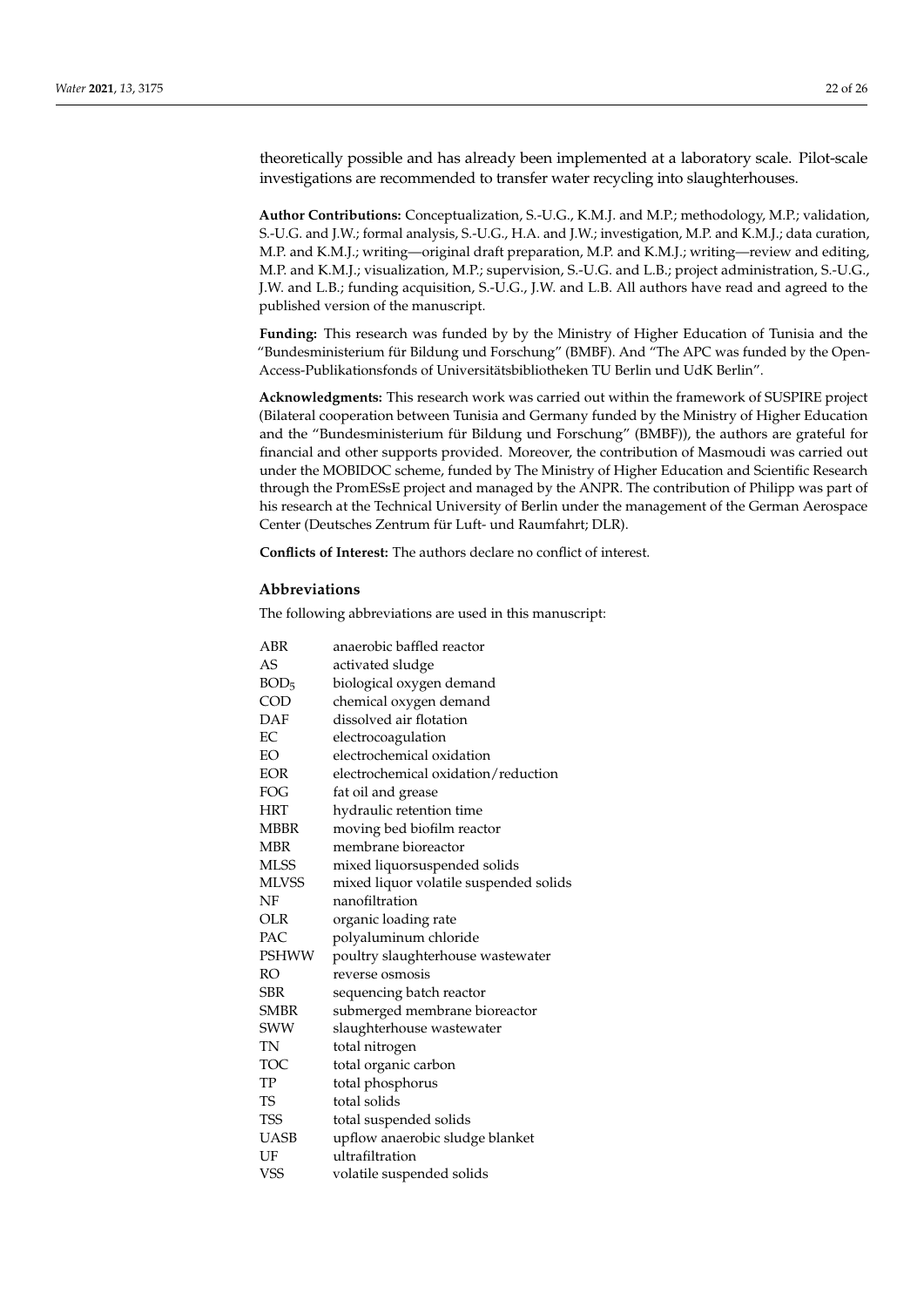## <span id="page-22-25"></span>**References**

- <span id="page-22-0"></span>1. Feng, H.; Hu, L.; Mahmood, Q.; Fang, C.; Qiu, C.; Shen, D. Effects of temperature and feed strength on a carrier anaerobic baffled reactor treating dilute wastewater. *Desalination* **2009**, *239*, 111–121. [\[CrossRef\]](http://doi.org/10.1016/j.desal.2008.03.011)
- <span id="page-22-1"></span>2. Leitao, R.; Vanhaandel, A.; Zeeman, G.; Lettinga, G. The effects of operational and environmental variations on anaerobic wastewater treatment systems: A review. *Bioresour. Technol.* **2006**, *97*, 1105–1118. [\[CrossRef\]](http://dx.doi.org/10.1016/j.biortech.2004.12.007) [\[PubMed\]](http://www.ncbi.nlm.nih.gov/pubmed/16551532)
- <span id="page-22-2"></span>3. OECD. *OECD-FAO Agricultural Outlook 2020–2029*; OECD: Paris, France, 2020. Available online: [https://www.oecd-ilibrary.org/](https://www.oecd-ilibrary.org/agriculture-and-food/oecd-fao-agricultural-outlook-2020-2029_1112c23b-en) [agriculture-and-food/oecd-fao-agricultural-outlook-2020-2029\\_1112c23b-en](https://www.oecd-ilibrary.org/agriculture-and-food/oecd-fao-agricultural-outlook-2020-2029_1112c23b-en) (accessed on 1 October 2021). [\[CrossRef\]](http://dx.doi.org/10.1787/1112c23b-en)
- <span id="page-22-3"></span>4. Hoekstra, A.Y.; Mekonnen, M.M. The water footprint of humanity. *Proc. Natl. Acad. Sci. USA* **2012**, *109*, 3232–3237. [\[CrossRef\]](http://dx.doi.org/10.1073/pnas.1109936109) [\[PubMed\]](http://www.ncbi.nlm.nih.gov/pubmed/22331890)
- <span id="page-22-4"></span>5. Bustillo-Lecompte, C.; Mehrvar, M. Slaughterhouse Wastewater: Treatment, Management and Resource Recovery. In *Physico-Chemical Wastewater Treatment and Resource Recovery*; InTech Open Access Publisher: London, UK, 2017. Available online: [https://www.researchgate.net/publication/308633412\\_Slaughterhouse\\_Wastewater\\_Treatment\\_Management\\_and\\_Resource\\_](https://www.researchgate.net/publication/308633412_Slaughterhouse_Wastewater_Treatment_Management_and_Resource_Recovery) [Recovery](https://www.researchgate.net/publication/308633412_Slaughterhouse_Wastewater_Treatment_Management_and_Resource_Recovery) (accessed on 1 October 2021). [\[CrossRef\]](http://dx.doi.org/10.5772/65499)
- <span id="page-22-5"></span>6. Bustillo-Lecompte, C.F.; Mehrvar, M. Slaughterhouse wastewater characteristics, treatment, and management in the meat processing industry: A review on trends and advances. *J. Environ. Manag.* **2015**, *161*, 287–302. [\[CrossRef\]](http://dx.doi.org/10.1016/j.jenvman.2015.07.008) [\[PubMed\]](http://www.ncbi.nlm.nih.gov/pubmed/26197423)
- <span id="page-22-6"></span>7. Johns, M. Developments in wastewater treatment in the meat processing industry: A review. *Bioresour. Technol.* **1995**, *54*, 203–216. [\[CrossRef\]](http://dx.doi.org/10.1016/0960-8524(95)00140-9)
- <span id="page-22-7"></span>8. Hoekstra, A.Y.; Chapagain, A.K. Water footprints of nations: Water use by people as a function of their consumption pattern. *Water Resour. Manag.* **2006**, *21*, 35–48. [\[CrossRef\]](http://dx.doi.org/10.1007/s11269-006-9039-x)
- <span id="page-22-8"></span>9. Compton, M.; Willis, S.; Rezaie, B.; Humes, K. Food processing industry energy and water consumption in the Pacific northwest. *Innov. Food Sci. Emerg. Technol.* **2018**, *47*, 371–383. [\[CrossRef\]](http://dx.doi.org/10.1016/j.ifset.2018.04.001)
- <span id="page-22-9"></span>10. World Water Development. *The United Nations World Water Development Report 2018—Nature-Based Solutions for Water*; UNESCO Publishing: Paris, France, 2018.
- <span id="page-22-10"></span>11. European IPPC Bureau. *Reference Document on Best Available Techniques in the Slaughterhouses and Animal By-Products Industries*; European IPPC Bureau: Seville, Spain, 2005. Available online: [https://eippcb.jrc.ec.europa.eu/sites/default/files/2020-01/sa\\_bref\\_](https://eippcb.jrc.ec.europa.eu/sites/default/files/2020-01/sa_bref_0505.pdf) [0505.pdf](https://eippcb.jrc.ec.europa.eu/sites/default/files/2020-01/sa_bref_0505.pdf) (accessed on 1 October 2021).
- <span id="page-22-11"></span>12. Salminen, E.; Rintala, J. Anaerobic digestion of organic solid poultry slaughterhouse waste—A review. *Bioresour. Technol.* **2002**, *83*, 13–26. [\[CrossRef\]](http://dx.doi.org/10.1016/S0960-8524(01)00199-7)
- <span id="page-22-24"></span>13. Mittal, G. Treatment of wastewater from abattoirs before land application—A review. *Bioresour. Technol.* **2006**, *97*, 1119–1135. [\[CrossRef\]](http://dx.doi.org/10.1016/j.biortech.2004.11.021)
- <span id="page-22-22"></span><span id="page-22-12"></span>14. Baker, B.R.; Mohamed, R.; Al-Gheethi, A.; Aziz, H.A. Advanced technologies for poultry slaughterhouse wastewater treatment: A systematic review. *J. Dispers. Sci. Technol.* **2020**, 1–20. [\[CrossRef\]](http://dx.doi.org/10.1080/01932691.2020.1721007)
- <span id="page-22-23"></span><span id="page-22-13"></span>15. Barbera, M.; Gurnari, G. *Wastewater Treatment and Reuse in the Food Industry*; Springer International Publishing: New York, NY, USA, 2018. Available online: <https://link.springer.com/book/10.1007/978-3-319-68442-0#authorsandaffiliationsbook> (accessed on 1 October 2021). [\[CrossRef\]](http://dx.doi.org/10.1007/978-3-319-68442-0)
- 16. Yaqub, M.; Lee, W. Zero-liquid discharge (ZLD) technology for resource recovery from wastewater: A review. *Sci. Total Environ.* **2019**, *681*, 551–563. [\[CrossRef\]](http://dx.doi.org/10.1016/j.scitotenv.2019.05.062)
- <span id="page-22-14"></span>17. Wang, Y.; Serventi, L. Sustainability of dairy and soy processing: A review on wastewater recycling. *J. Clean. Prod.* **2019**, *237*, 117821. [\[CrossRef\]](http://dx.doi.org/10.1016/j.jclepro.2019.117821)
- <span id="page-22-15"></span>18. Rosenwinkel, K.H.; Haun, U.A.; Köster, S.; Beier, M. *Taschenbuch der Industrieabwasserreinigung*, 2nd ed.; Vulkan Verlag GmbH: Essen, Germany, 2020.
- <span id="page-22-16"></span>19. Bustillo-Lecompte, C.; Mehrvar, M.; Quiñones-Bolaños, E. Slaughterhouse Wastewater Characterization and Treatment: An Economic and Public Health Necessity of the Meat Processing Industry in Ontario, Canada. *J. Geosci. Environ. Prot.* **2016**, *4*, 175–186. [\[CrossRef\]](http://dx.doi.org/10.4236/gep.2016.44021)
- <span id="page-22-17"></span>20. Nery, V.D.; Damianovic, M.H.Z.; Moura, R.B.; Pozzi, E.; Pires, E.C.; Foresti, E. Poultry slaughterhouse wastewater treatment plant for high quality effluent. *Water Sci. Technol.* **2015**, *73*, 309–316. [\[CrossRef\]](http://dx.doi.org/10.2166/wst.2015.494)
- <span id="page-22-18"></span>21. Vom Brocke, J.; Simons, A.; Niehaves, B.; Niehaves, B.; Riemer, K.; Plattfaut, R.; Cleven, A. Reconstructing the Giant: On the Importance of Rigour in Documenting the Literature Search Process. In *Information Systems in a Globalising World: Challenges, Ethics and Practices, Proceedings of the ECIS 2009, 17th European Conference on Information Systems, Marrakech, Morocco, 15–17 June 2020*; Newell, S., Whitley, E., Pouloudi, N., Wareham, J., Mathiassen, L., Eds.; Università di Verona, Facoltà di Economia, Departimento de Economia Aziendale: Verona, Italy, 2009; pp. 2206–2217.
- <span id="page-22-19"></span>22. Federal Ministry for the Environment, Nature Conservation and Nuclear Safety, Germany. Promulgation of the New Version of the Ordinance on Requirements for the Discharge of Waste Water into Waters (Waste Water Ordinance—AbwV). 2004. Available online: <https://www.bmu.de/en/law/waste-water-ordinance/> (accessed on 1 October 2021).
- <span id="page-22-20"></span>23. Council of European Union. Council Directive 98/83/EC. 1998. Available online: [https://eur-lex.europa.eu/legal-content/EN/](https://eur-lex.europa.eu/legal-content/EN/TXT/?uri=CELEX:31998L0083) [TXT/?uri=CELEX:31998L0083](https://eur-lex.europa.eu/legal-content/EN/TXT/?uri=CELEX:31998L0083) (accessed on 1 October 2021).
- <span id="page-22-21"></span>24. Casani, S.; Rouhany, M.; Knøchel, S. A discussion paper on challenges and limitations to water reuse and hygiene in the food industry. *Water Res.* **2005**, *39*, 1134–1146. [\[CrossRef\]](http://dx.doi.org/10.1016/j.watres.2004.12.015)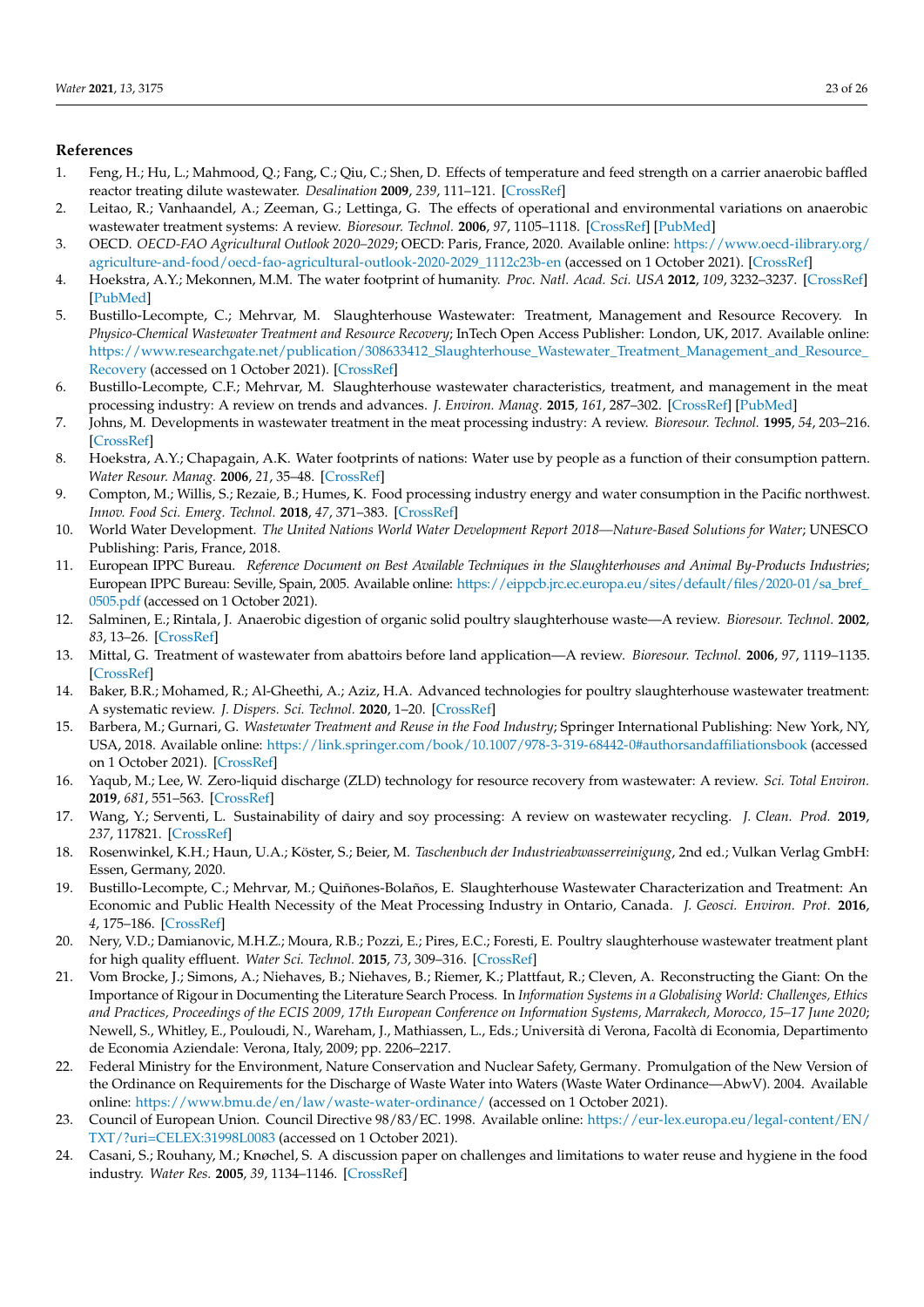- <span id="page-23-3"></span><span id="page-23-2"></span><span id="page-23-1"></span><span id="page-23-0"></span>25. European-Commission-Joint-Research-Centre. *Minimum Quality Requirements for Water Reuse in Agricultural Irrigation and Aquifer Recharge: Towards a Water Reuse Regulatory Instrument at EU Level*; European-Commission-Joint-Research-Centre: Ispra, Italy, 2017. Available online: [https://op.europa.eu/en/publication-detail/-/publication/abe4a99e-f4ef-11e7-be11-01aa75ed71a1/language](https://op.europa.eu/en/publication-detail/-/publication/abe4a99e-f4ef-11e7-be11-01aa75ed71a1/language-en)[en](https://op.europa.eu/en/publication-detail/-/publication/abe4a99e-f4ef-11e7-be11-01aa75ed71a1/language-en) (accessed on 1 October 2021). [\[CrossRef\]](http://dx.doi.org/10.2760/887727)
- 26. Council of European Union. Regulation (EU) 2020/741 of the European Parliament and of the Council of 25 May 2020 on Minimum Requirements for Water Reuse. 2020. Available online: [https://eur-lex.europa.eu/legal-content/DE/TXT/PDF/?uri=CELEX:](https://eur-lex.europa.eu/legal-content/DE/TXT/PDF/?uri=CELEX:32020R0741&from=EN) [32020R0741&from=EN](https://eur-lex.europa.eu/legal-content/DE/TXT/PDF/?uri=CELEX:32020R0741&from=EN) (accessed on 1 October 2021).
- <span id="page-23-9"></span>27. *DIN EN 12953-10:2003: Shell Boilers—Part 10: Requirements for Boiler Feedwater and Boiler Water Quality*; 2003. Available online: [https://webstore.ansi.org/Standards/DIN/DINEN12953102003#:~:text=DIN%20EN%2012953-10%3A2003%20Shell%](https://webstore.ansi.org/Standards/DIN/DINEN12953102003#:~:text=DIN%20EN%2012953-10%3A2003%20Shell%20boilers%20-%20Part%2010%3A,for%20the%20generation%20of%20steam%20and%2For%20hot%20water) [20boilers%20-%20Part%2010%3A,for%20the%20generation%20of%20steam%20and%2For%20hot%20water](https://webstore.ansi.org/Standards/DIN/DINEN12953102003#:~:text=DIN%20EN%2012953-10%3A2003%20Shell%20boilers%20-%20Part%2010%3A,for%20the%20generation%20of%20steam%20and%2For%20hot%20water) (accessed on 1 October 2021).
- <span id="page-23-4"></span>28. Sneeringer, S. Effects of Environmental Regulation on Economic Activity and Pollution in Commercial Agriculture. *BE J. Econ. Anal. Policy* **2009**, *9*, 1–35. [\[CrossRef\]](http://dx.doi.org/10.2202/1935-1682.2248)
- <span id="page-23-5"></span>29. Council of European Union. Urban Wastewater Treatment Directive 91/271/EEC. 1991. Available online: [https://eur-lex.europa.](https://eur-lex.europa.eu/legal-content/EN/TXT/PDF/?uri=CELEX:31991L0271&from=EN) [eu/legal-content/EN/TXT/PDF/?uri=CELEX:31991L0271&from=EN](https://eur-lex.europa.eu/legal-content/EN/TXT/PDF/?uri=CELEX:31991L0271&from=EN) (accessed on 1 October 2021).
- <span id="page-23-6"></span>30. US Environmental Protection Agency. *Effluent Limitations Guidelines and New Source Performance Standards for the Meat and Poultry Products Point Source Category*; Final Rule; Federal Register; United States Environmental Protection Agency (USEPA) Federation Registration: Washington, DC, USA, 2004; Volume 69, pp. 54476–54555. Available online: [https://www.federalregister.gov/documents/2004/09/08/04-12017/effluent-limitations-guidelines-and-new-source](https://www.federalregister.gov/documents/2004/09/08/04-12017/effluent-limitations-guidelines-and-new-source-performance-standards-for-the-meat-and-poultry)[performance-standards-for-the-meat-and-poultry](https://www.federalregister.gov/documents/2004/09/08/04-12017/effluent-limitations-guidelines-and-new-source-performance-standards-for-the-meat-and-poultry) (accessed on 1 October 2021).
- <span id="page-23-7"></span>31. Chinese Ministry of Environmental Protection. Integrated Wastewater Discharge Standard (GB 8978-1996). 1996. Available online: <http://extwprlegs1.fao.org/docs/pdf/chn136761.pdf> (accessed on 1 October 2021).
- <span id="page-23-8"></span>32. Bundesministeriums der Justiz und für Verbraucherschutz. Verordnung über Anforderungen an das Einleiten von Abwasser in Gewässer (Abwasserverordnung—AbwV). 2020. Available online: <https://www.gesetze-im-internet.de/abwv/index.html> (accessed on 1 October 2021).
- <span id="page-23-10"></span>33. Sroka, E.; Kamiński, W.; Bohdziewicz, J. Biological treatment of meat industry wastewater. *Desalination* 2004, 162, 85–91. [\[CrossRef\]](http://dx.doi.org/10.1016/S0011-9164(04)00030-X)
- <span id="page-23-11"></span>34. Pereira, M.S.; Borges, A.C.; Muniz, G.L.; Heleno, F.F.; Faroni, L.R.D. Dissolved air flotation optimization for treatment of dairy effluents with organic coagulants. *J. Water Process. Eng.* **2020**, *36*, 101270. [\[CrossRef\]](http://dx.doi.org/10.1016/j.jwpe.2020.101270)
- <span id="page-23-12"></span>35. UBA. *BAT Reference Document Slaughterhouses and Animals By-Products Industries*; 2003. Available online: [https://eippcb.jrc.ec.](https://eippcb.jrc.ec.europa.eu/reference/slaughterhouses-and-animals-products-industries) [europa.eu/reference/slaughterhouses-and-animals-products-industries](https://eippcb.jrc.ec.europa.eu/reference/slaughterhouses-and-animals-products-industries) (accessed on 1 October 2021).
- <span id="page-23-13"></span>36. Pons, M.; Spanjers, H.; Baetens, D.; Nowak, O.; Gillot, S.; Nouwen, J.; Schuttinga, N. Wastewater Characteristics in Europe—A Survey. *Eur. Water Manag. Online* **2004**, *4*, 1–10.
- <span id="page-23-14"></span>37. Land, T.M.S.; Veit, M.T.; da Cunha Gonçalves, G.; Palácio, S.M.; Barbieri, J.C.Z.; de Oliveira Cardoso Nascimento, C.; Campos, E.G.P. Evaluation of a Coagulation/Flocculation Process as the Primary Treatment of Fish Processing Industry Wastewater. *Water Air Soil Pollut.* **2020**, *231*, 452. [\[CrossRef\]](http://dx.doi.org/10.1007/s11270-020-04811-8)
- <span id="page-23-15"></span>38. Ruiz, I.; Veiga, M.; de Santiago, P.; Blázquez, R. Treatment of slaughterhouse wastewater in a UASB reactor and an anaerobic filter. *Bioresour. Technol.* **1997**, *60*, 251–258. [\[CrossRef\]](http://dx.doi.org/10.1016/S0960-8524(97)00020-5)
- <span id="page-23-16"></span>39. Tritt, W.; Schuchardt, F. Materials flow and possibilities of treating liquid and solid wastes from slaughterhouses in Germany. A review. *Bioresour. Technol.* **1992**, *41*, 235–245. [\[CrossRef\]](http://dx.doi.org/10.1016/0960-8524(92)90008-L)
- <span id="page-23-17"></span>40. Debik, E.; Coskun, T. Use of the Static Granular Bed Reactor (SGBR) with anaerobic sludge to treat poultry slaughterhouse wastewater and kinetic modeling. *Bioresour. Technol.* **2009**, *100*, 2777–2782. [\[CrossRef\]](http://dx.doi.org/10.1016/j.biortech.2008.12.058) [\[PubMed\]](http://www.ncbi.nlm.nih.gov/pubmed/19208468)
- <span id="page-23-18"></span>41. Shao, B.; Chen, D.; Zhang, J.; Wu, Y.; Sun, C. Determination of 76 pharmaceutical drugs by liquid chromatography–tandem mass spectrometry in slaughterhouse wastewater. *J. Chromatogr. A* **2009**, *1216*, 8312–8318. [\[CrossRef\]](http://dx.doi.org/10.1016/j.chroma.2009.08.038)
- <span id="page-23-19"></span>42. Carvalho, P.N.; Pirra, A.; Basto, M.C.P.; Almeida, C.M.R. Activated sludge systems removal efficiency of veterinary pharmaceuticals from slaughterhouse wastewater. *Environ. Sci. Pollut. Res.* **2013**, *20*, 8790–8800. [\[CrossRef\]](http://dx.doi.org/10.1007/s11356-013-1867-7)
- <span id="page-23-20"></span>43. Dlangamandla, C.; Ntwampe, S.K.O.; Basitere, M. A bioflocculant-supported dissolved air flotation system for the removal of suspended solids, lipids and protein matter from poultry slaughterhouse wastewater. *Water Sci. Technol.* **2018**, *78*, 452–458. [\[CrossRef\]](http://dx.doi.org/10.2166/wst.2018.324)
- <span id="page-23-21"></span>44. Manjunath, N. Treatment of wastewater from slaughterhouse by DAF-UASB system. *Water Res.* **2000**, *34*, 1930–1936. [\[CrossRef\]](http://dx.doi.org/10.1016/S0043-1354(99)00337-1)
- <span id="page-23-22"></span>45. Wandera, D.; Husson, S.M. Assessment of fouling-resistant membranes for additive-free treatment of high-strength wastewaters. *Desalination* **2013**, *309*, 222–230. [\[CrossRef\]](http://dx.doi.org/10.1016/j.desal.2012.10.013)
- <span id="page-23-23"></span>46. de Nardi, I.; Fuzi, T.; Nery, V.D. Performance evaluation and operating strategies of dissolved-air flotation system treating poultry slaughterhouse wastewater. *Resour. Conserv. Recycl.* **2008**, *52*, 533–544. [\[CrossRef\]](http://dx.doi.org/10.1016/j.resconrec.2007.06.005)
- <span id="page-23-24"></span>47. Behin, J.; Bahrami, S. Modeling an industrial dissolved air flotation tank used for separating oil from wastewater. *Chem. Eng. Process. Process. Intensif.* **2012**, *59*, 1–8. [\[CrossRef\]](http://dx.doi.org/10.1016/j.cep.2012.05.004)
- <span id="page-23-25"></span>48. Malmali, M.; Askegaard, J.; Sardari, K.; Eswaranandam, S.; Sengupta, A.; Wickramasinghe, S.R. Evaluation of ultrafiltration membranes for treating poultry processing wastewater. *J. Water Process. Eng.* **2018**, *22*, 218–226. [\[CrossRef\]](http://dx.doi.org/10.1016/j.jwpe.2018.02.010)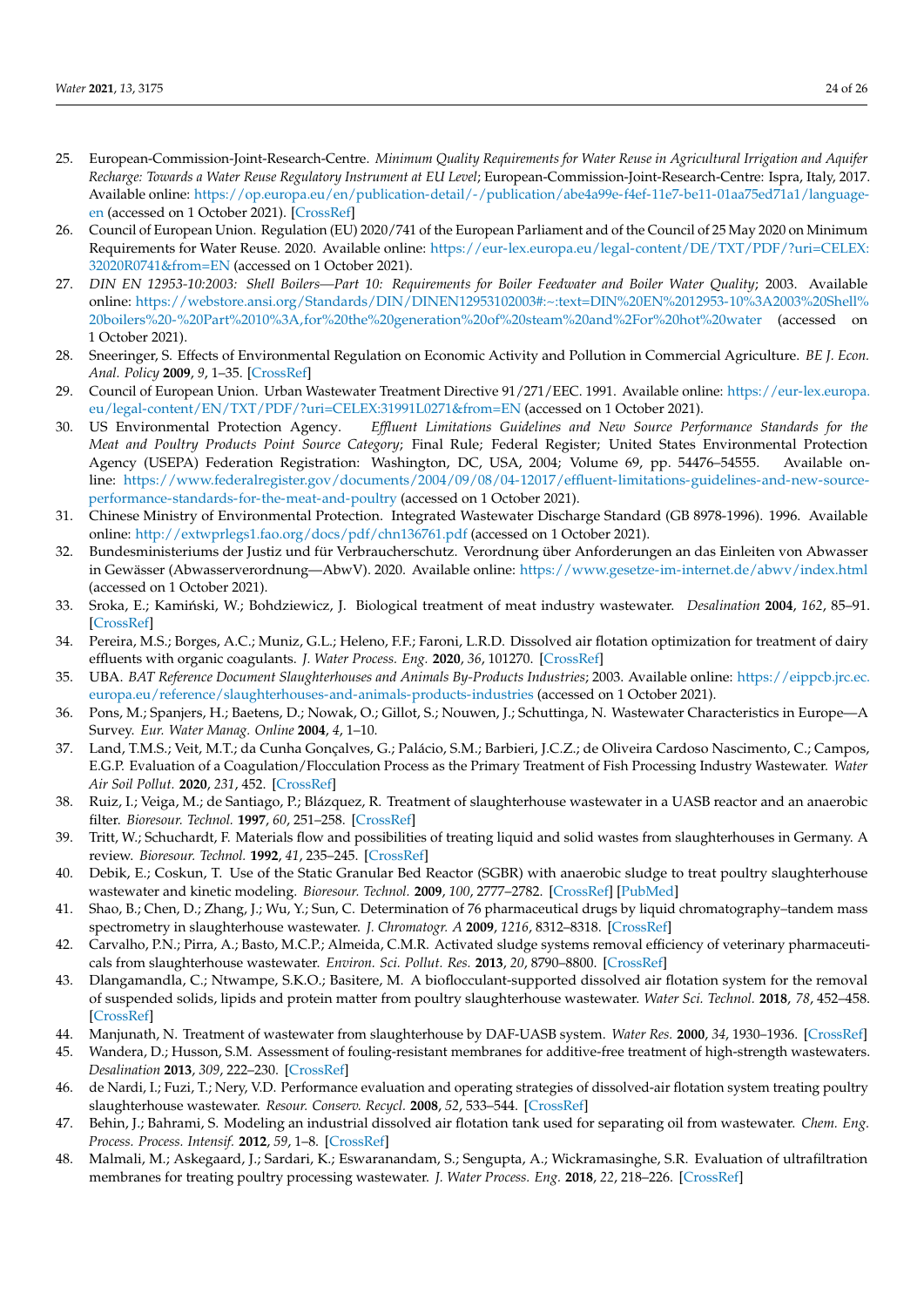- <span id="page-24-28"></span><span id="page-24-27"></span><span id="page-24-0"></span>49. Melin, T.; Rautenbach, R. *Membranverfahren: Grundlagen der Modul- und Anlagenauslegung*; Springer: Berlin/Heidelberg, Germany, 2004.
- <span id="page-24-1"></span>50. Meiramkulova, K.; Temirbekova, A.; Saspugayeva, G.; Kydyrbekova, A.; Devrishov, D.; Tulegenova, Z.; Aubakirova, K.; Kovalchuk, N.; Meirbekov, A.; Mkilima, T. Performance of a Combined Treatment Approach on the Elimination of Microbes from Poultry Slaughterhouse Wastewater. *Sustainability* **2021**, *13*, 3467. [\[CrossRef\]](http://dx.doi.org/10.3390/su13063467)
- <span id="page-24-2"></span>51. Sardari, K.; Askegaard, J.; Chiao, Y.H.; Darvishmanesh, S.; Kamaz, M.; Wickramasinghe, S.R. Electrocoagulation followed by ultrafiltration for treating poultry processing wastewater. *J. Environ. Chem. Eng.* **2018**, *6*, 4937–4944. [\[CrossRef\]](http://dx.doi.org/10.1016/j.jece.2018.07.022)
- <span id="page-24-3"></span>52. Rudolph, G.; Schagerlöf, H.; Krogh, K.M.; Jönsson, A.S.; Lipnizki, F. Investigations of Alkaline and Enzymatic Membrane Cleaning of Ultrafiltration Membranes Fouled by Thermomechanical Pulping Process Water. *Membranes* **2018**, *8*, 91. [\[CrossRef\]](http://dx.doi.org/10.3390/membranes8040091)
- <span id="page-24-4"></span>53. Avula, R.Y.; Nelson, H.M.; Singh, R.K. Recycling of poultry process wastewater by ultrafiltration. *Innov. Food Sci. Emerg. Technol.* **2009**, *10*, 1–8. [\[CrossRef\]](http://dx.doi.org/10.1016/j.ifset.2008.08.005)
- <span id="page-24-5"></span>54. Marchesi, C.M.; Paliga, M.; Oro, C.E.D.; Dallago, R.M.; Zin, G.; Luccio, M.D.; Oliveira, J.V.; Tres, M.V. Use of membranes for the treatment and reuse of water from the pre-cooling system of chicken carcasses. *Environ. Technol.* **2019**, *42*, 126–133. [\[CrossRef\]](http://dx.doi.org/10.1080/09593330.2019.1624834) [\[PubMed\]](http://www.ncbi.nlm.nih.gov/pubmed/31132009)
- <span id="page-24-6"></span>55. Coskun, T.; Debik, E.; Kabuk, H.A.; Demir, N.M.; Basturk, I.; Yildirim, B.; Temizel, D.; Kucuk, S. Treatment of poultry slaughterhouse wastewater using a membrane process, water reuse, and economic analysis. *Desalin. Water Treat.* **2015**, *57*, 4944–4951. [\[CrossRef\]](http://dx.doi.org/10.1080/19443994.2014.999715)
- <span id="page-24-7"></span>56. Racar, M.; Dolar, D.; Špehar, A.; Košutić, K. Application of UF/NF/RO membranes for treatment and reuse of rendering plant wastewater. *Process. Saf. Environ. Prot.* **2017**, *105*, 386–392. [\[CrossRef\]](http://dx.doi.org/10.1016/j.psep.2016.11.015)
- <span id="page-24-8"></span>57. Cristóvão, R.O.; Botelho, C.M.; Martins, R.J.; Loureiro, J.M.; Boaventura, R.A. Fish canning industry wastewater treatment for water reuse—A case study. *J. Clean. Prod.* **2015**, *87*, 603–612. [\[CrossRef\]](http://dx.doi.org/10.1016/j.jclepro.2014.10.076)
- <span id="page-24-9"></span>58. Ezugbe, E.O.; Rathilal, S. Membrane Technologies in Wastewater Treatment: A Review. *Membranes* **2020**, *10*, 89. [\[CrossRef\]](http://dx.doi.org/10.3390/membranes10050089)
- <span id="page-24-10"></span>59. Götz, G.; Teschke, P.; Netzel, L.; Geißen, S.U. Zero Liquid Discharge für eine abwasserfreie Industrieproduktion. *Chem. Ing. Tech.* **2019**, *91*, 1480–1485. [\[CrossRef\]](http://dx.doi.org/10.1002/cite.201900047)
- <span id="page-24-11"></span>60. Zarei, A.; Biglari, H.; Mobini, M.; Dargahi, A.; Ebrahimzadeh, G.; Narooie, M.; Mehrizi, E.; Yari, A.; Mohammadi, M.J.; Baneshi, M.M.; et al. Disinfecting Poultry Slaughterhouse Wastewater Using Copper Electrodes in the Electrocoagulation Process. *Pol. J. Environ. Stud.* **2018**, *27*, 1907–1912. [\[CrossRef\]](http://dx.doi.org/10.15244/pjoes/78150)
- <span id="page-24-12"></span>61. Paulista, L.O.; Presumido, P.H.; Theodoro, J.D.P.; Pinheiro, A.L.N. Efficiency analysis of the electrocoagulation and electroflotation treatment of poultry slaughterhouse wastewater using aluminum and graphite anodes. *Environ. Sci. Pollut. Res.* **2018**, *25*, 19790– 19800. [\[CrossRef\]](http://dx.doi.org/10.1007/s11356-018-2184-y)
- <span id="page-24-26"></span><span id="page-24-13"></span>62. Thirugnanasambandham, K.; Sivakumar, V.; Maran, J.P. Response surface modelling and optimization of treatment of meat industry wastewater using electrochemical treatment method. *J. Taiwan Inst. Chem. Eng.* **2015**, *46*, 160–167. [\[CrossRef\]](http://dx.doi.org/10.1016/j.jtice.2014.09.021)
- <span id="page-24-14"></span>63. Orssatto, F.; Tavares, M.H.F.; da Silva, F.M.; Eyng, E.; Biassi, B.F.; Fleck, L. Optimization of the pretreatment of wastewater from a slaughterhouse and packing plant through electrocoagulation in a batch reactor. *Environ. Technol.* **2016**, *38*, 2465–2475. [\[CrossRef\]](http://dx.doi.org/10.1080/09593330.2016.1266036) [\[PubMed\]](http://www.ncbi.nlm.nih.gov/pubmed/27892816)
- <span id="page-24-15"></span>64. Eryuruk, K.; Un, U.T.; Ogutveren, U.B. Electrochemical treatment of wastewaters from poultry slaughtering and processing by using iron electrodes. *J. Clean. Prod.* **2018**, *172*, 1089–1095. [\[CrossRef\]](http://dx.doi.org/10.1016/j.jclepro.2017.10.254)
- <span id="page-24-16"></span>65. Shestakova, M.; Sillanpää, M. Electrode materials used for electrochemical oxidation of organic compounds in wastewater. *Rev. Environ. Sci. Bio/Technol.* **2017**, *16*, 223–238. [\[CrossRef\]](http://dx.doi.org/10.1007/s11157-017-9426-1)
- <span id="page-24-17"></span>66. Abdelhay, A.; Jum'h, I.; Abdulhay, E.; Al-Kazwini, A.; Alzubi, M. Anodic oxidation of slaughterhouse wastewater on boron-doped diamond: Process variables effect. *Water Sci. Technol.* **2017**, *76*, 3227–3235. [\[CrossRef\]](http://dx.doi.org/10.2166/wst.2017.488)
- <span id="page-24-18"></span>67. Ozturk, D.; Yilmaz, A.E. Treatment of slaughterhouse wastewater with the electrochemical oxidation process: Role of operating parameters on treatment efficiency and energy consumption. *J. Water Process. Eng.* **2019**, *31*, 100834. [\[CrossRef\]](http://dx.doi.org/10.1016/j.jwpe.2019.100834)
- <span id="page-24-19"></span>68. Ghazouani, M.; Akrout, H.; Jellali, S.; Bousselmi, L. Comparative study of electrochemical hybrid systems for the treatment of real wastewaters from agri-food activities. *Sci. Total Environ.* **2019**, *647*, 1651–1664. [\[CrossRef\]](http://dx.doi.org/10.1016/j.scitotenv.2018.08.023)
- <span id="page-24-20"></span>69. Asselin, M.; Drogui, P.; Benmoussa, H.; Blais, J.F. Effectiveness of electrocoagulation process in removing organic compounds from slaughterhouse wastewater using monopolar and bipolar electrolytic cells. *Chemosphere* **2008**, *72*, 1727–1733. [\[CrossRef\]](http://dx.doi.org/10.1016/j.chemosphere.2008.04.067) [\[PubMed\]](http://www.ncbi.nlm.nih.gov/pubmed/18547609)
- <span id="page-24-21"></span>70. Baddour, E.; Farhoud, N.; Sharholy, M.; Abdel-Magid, I. Biological treatment of poultry slaughterhouses wastewater by using aerobic moving bed biofilm reactor. *Int. Res. J. Public Environ. Health* **2016**, *3*, 96–106. [\[CrossRef\]](http://dx.doi.org/10.15739/irjpeh.16.013)
- <span id="page-24-22"></span>71. Rajab, A.R.; Salim, M.R.; Sohaili, J.; Anuar, A.N.; Salmiati; Lakkaboyana, S.K. Performance of integrated anaerobic/aerobic sequencing batch reactor treating poultry slaughterhouse wastewater. *Chem. Eng. J.* **2017**, *313*, 967–974. [\[CrossRef\]](http://dx.doi.org/10.1016/j.cej.2016.10.144)
- <span id="page-24-23"></span>72. Keskes, S.; Hmaied, F.; Gannoun, H.; Bouallagui, H.; Godon, J.J.; Hamdi, M. Performance of a submerged membrane bioreactor for the aerobic treatment of abattoir wastewater. *Bioresour. Technol.* **2012**, *103*, 28–34. [\[CrossRef\]](http://dx.doi.org/10.1016/j.biortech.2011.09.063) [\[PubMed\]](http://www.ncbi.nlm.nih.gov/pubmed/22055096)
- <span id="page-24-24"></span>73. Musa, M.; Idrus, S.; Hasfalina, C.; Daud, N. Effect of Organic Loading Rate on Anaerobic Digestion Performance of Mesophilic (UASB) Reactor Using Cattle Slaughterhouse Wastewater as Substrate. *Int. J. Environ. Res. Public Health* **2018**, *15*, 2220. [\[CrossRef\]](http://dx.doi.org/10.3390/ijerph15102220) [\[PubMed\]](http://www.ncbi.nlm.nih.gov/pubmed/30314290)
- <span id="page-24-25"></span>74. Loganath, R.; Mazumder, D. Performance study on organic carbon, total nitrogen, suspended solids removal and biogas production in hybrid UASB reactor treating real slaughterhouse wastewater. *J. Environ. Chem. Eng.* **2018**, *6*, 3474–3484. [\[CrossRef\]](http://dx.doi.org/10.1016/j.jece.2018.05.031)